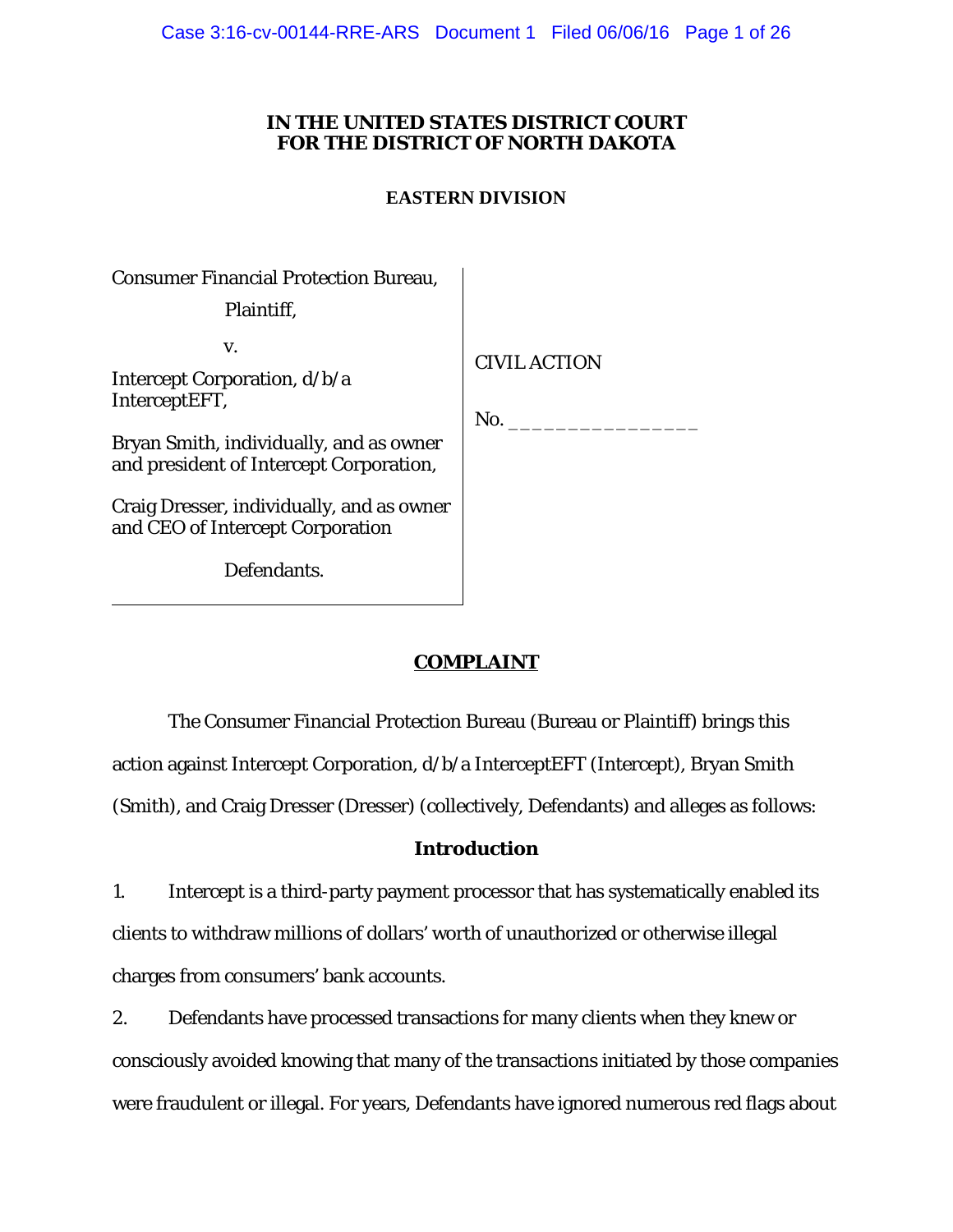#### Case 3:16-cv-00144-RRE-ARS Document 1 Filed 06/06/16 Page 2 of 26

the transactions they were processing, including repeated consumer complaints, warnings about potential fraud or illegality raised by banks involved in the transactions, unusually high return rates, and state and federal law enforcement actions against their clients. Defendants have performed only perfunctory due diligence regarding the legitimacy and legality of their clients' underlying transactions and have ignored indicia of fraud or illegality revealed through even their minimal due diligence. By providing these clients with access to the banking system and the means to extract money from consumers' bank accounts, Defendants have played a critical role in this unlawful conduct.

3. The Bureau brings this action based on Defendants' violations of Sections 1031(a), 1036(a), and 1054(a) of the Consumer Financial Protection Act of 2010 ("CFPA"), 12 U.S.C. §§ 5531(a), 5536(a), and 5564(a), in connection with their processing of credit and debit transactions for clients.

#### **Jurisdiction and Venue**

4. This Court has subject-matter jurisdiction over this action because it is brought under Federal consumer financial law, 12 U.S.C. § 5565(a)(1); presents a federal question, 28 U.S.C. § 1331; and is brought by an agency of the United States, 28 U.S.C. § 1345.

5. This Court has personal jurisdiction over the Defendants because the causes of action arose from Defendants' conduct of business in this District, and Smith and Dresser reside here. 12 U.S.C. § 5564(f).

6. Venue is proper pursuant to 28 U.S.C. § 1391(b) and 12 U.S.C. § 5564(f) because Defendants do business in this District and reside here and the events or omissions giving rise to this Complaint substantially took place in this District.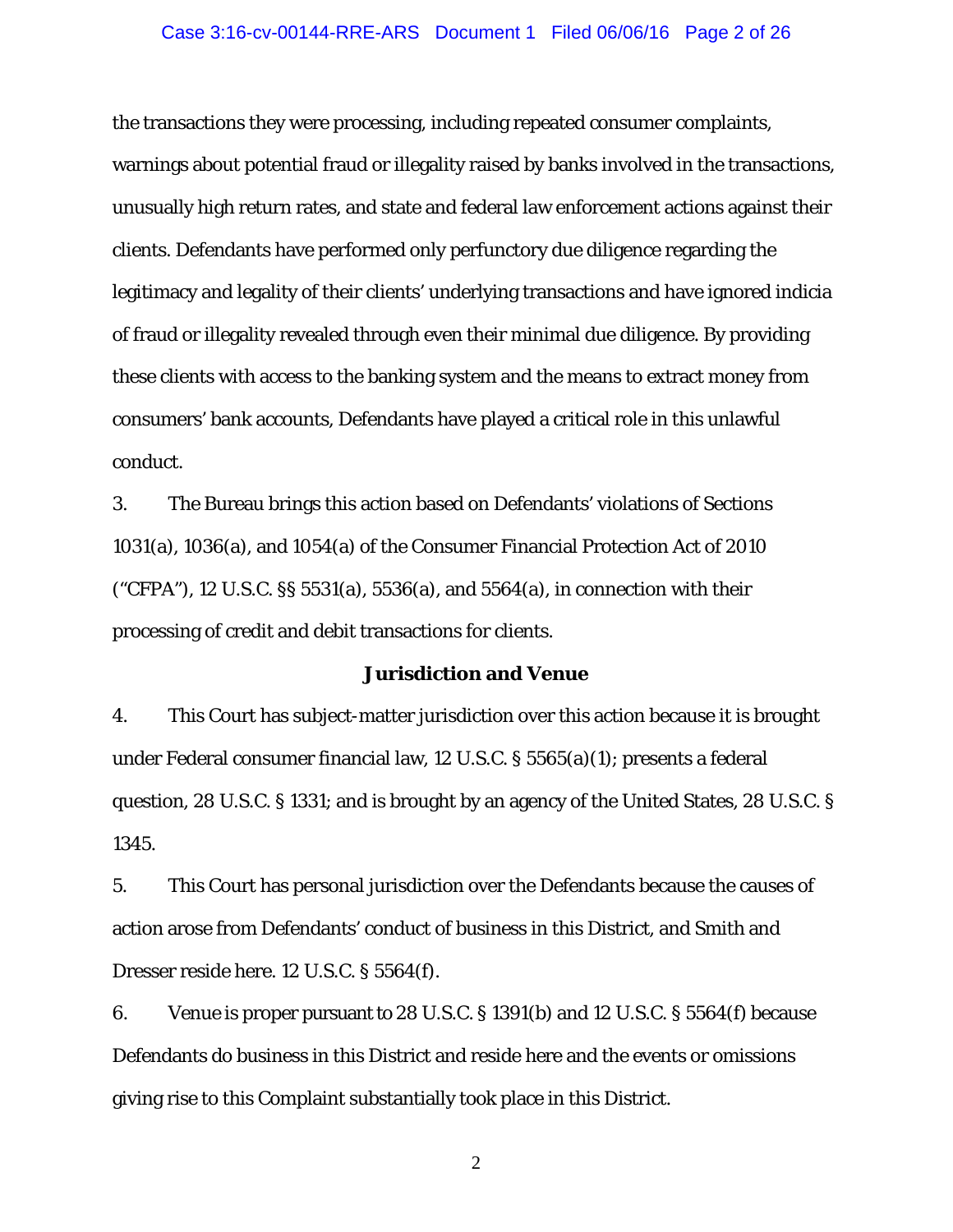### **Parties**

## *Plaintiff*

7. The Bureau is an independent agency of the United States charged with regulating the offering and provision of consumer financial products or services under Federal consumer financial laws. 12 U.S.C. § 5491(a). The Bureau has independent litigating authority to enforce Federal consumer financial laws. 12 U.S.C. §§ 5481(14), 5564(a) and (b).

## *Defendants*

## **Intercept Corporation**

8. Intercept is a privately held S-corporation, incorporated in North Dakota, with its principal place of business in Fargo, North Dakota. Intercept is a third-party payment processor that processes electronic funds transfers through the Automated Clearing House (ACH) network on behalf of its clients.

9. Intercept is a covered person under the CFPA because it provides payments or other financial data processing products or services to consumers by technological means, including through a payments system or network used for processing payments data. 12 U.S.C. § 5481(15)(A)(vii).

10. Intercept is also a service provider to covered persons, such as payday lenders, debt collectors, and auto title lenders, because it processes transactions relating to consumer financial products or services. 12 U.S.C. §§5481(26)(A)(ii).

11. At all times material to this Complaint, Intercept transacts or has transacted business in this district and nationwide.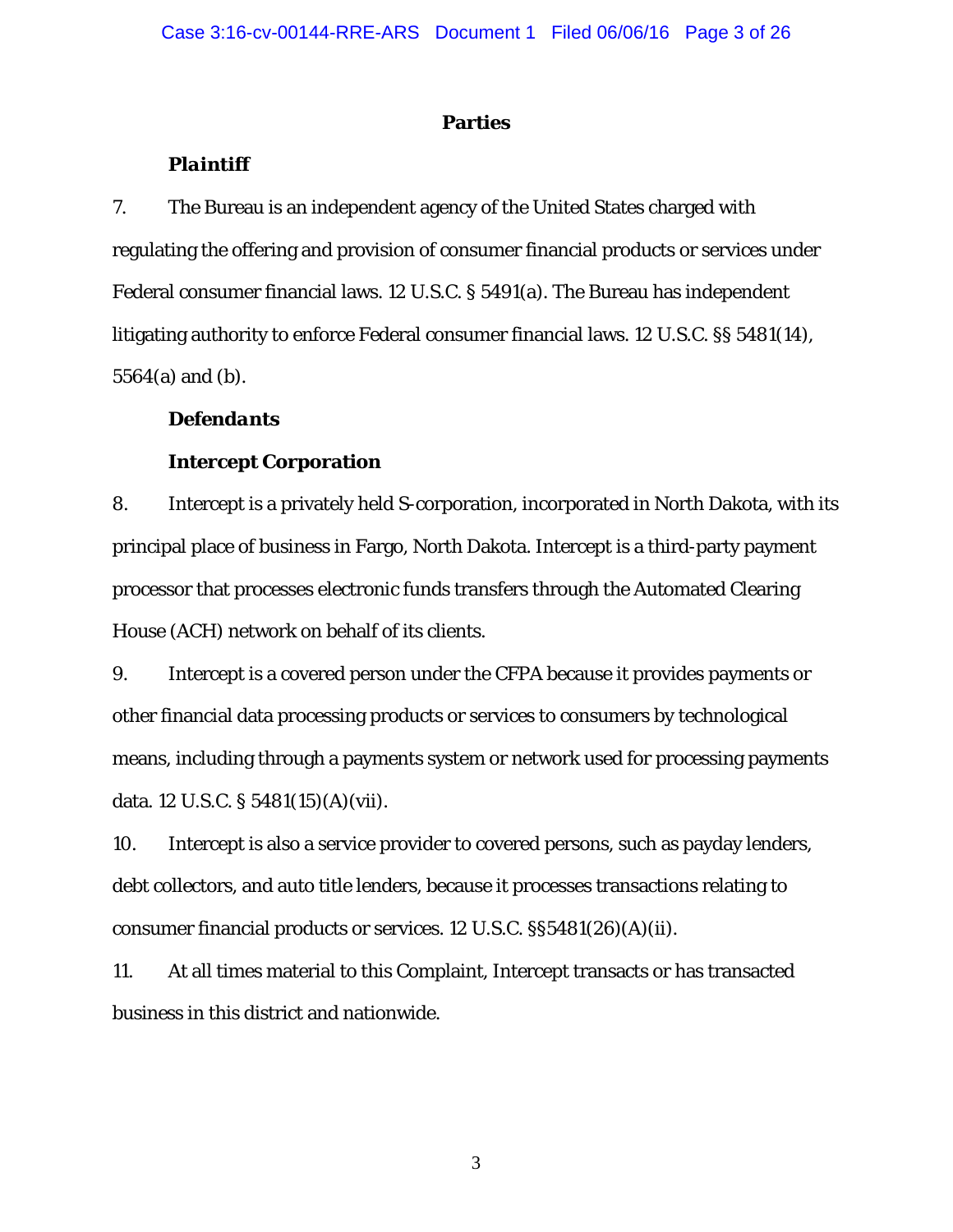### **Bryan Smith**

12. Defendant Smith is the founder of Intercept and at all times material to this Complaint, Smith has been the president of Intercept. He is also a 50% shareholder in Intercept.

13. As president of Intercept, Smith is involved in many different aspects of Intercept's operations, such as client management, bank relationships, operations, and product development.

14. At all times material to this Complaint, acting alone or in concert with others, Smith has formulated, directed, controlled, participated, or otherwise engaged in the acts and practices set forth in this Complaint.

15. Smith has been a director, officer, or employee charged with managerial responsibility at Intercept. Smith has also materially participated in the conduct of Intercept's affairs, including the development and approval of the practices complained of herein.

16. Given his status as president of Intercept and material participation in Intercept's operation, Smith is a "related person" under the CFPA. 12 U.S.C. § 5481(25). Because of his status as a "related person" under the CFPA, Smith is a "covered person" under the CFPA. *Id*.

17. Smith is also a "covered person" under the CFPA, 12 U.S.C. § 5481(15)(A)(vii) and 26(A), because he is engaged in providing payments or other financial data processing products or services to consumers by technological means, including through a payments system or network used for processing payments data. 12 U.S.C. § 5481(15)(A)(vii).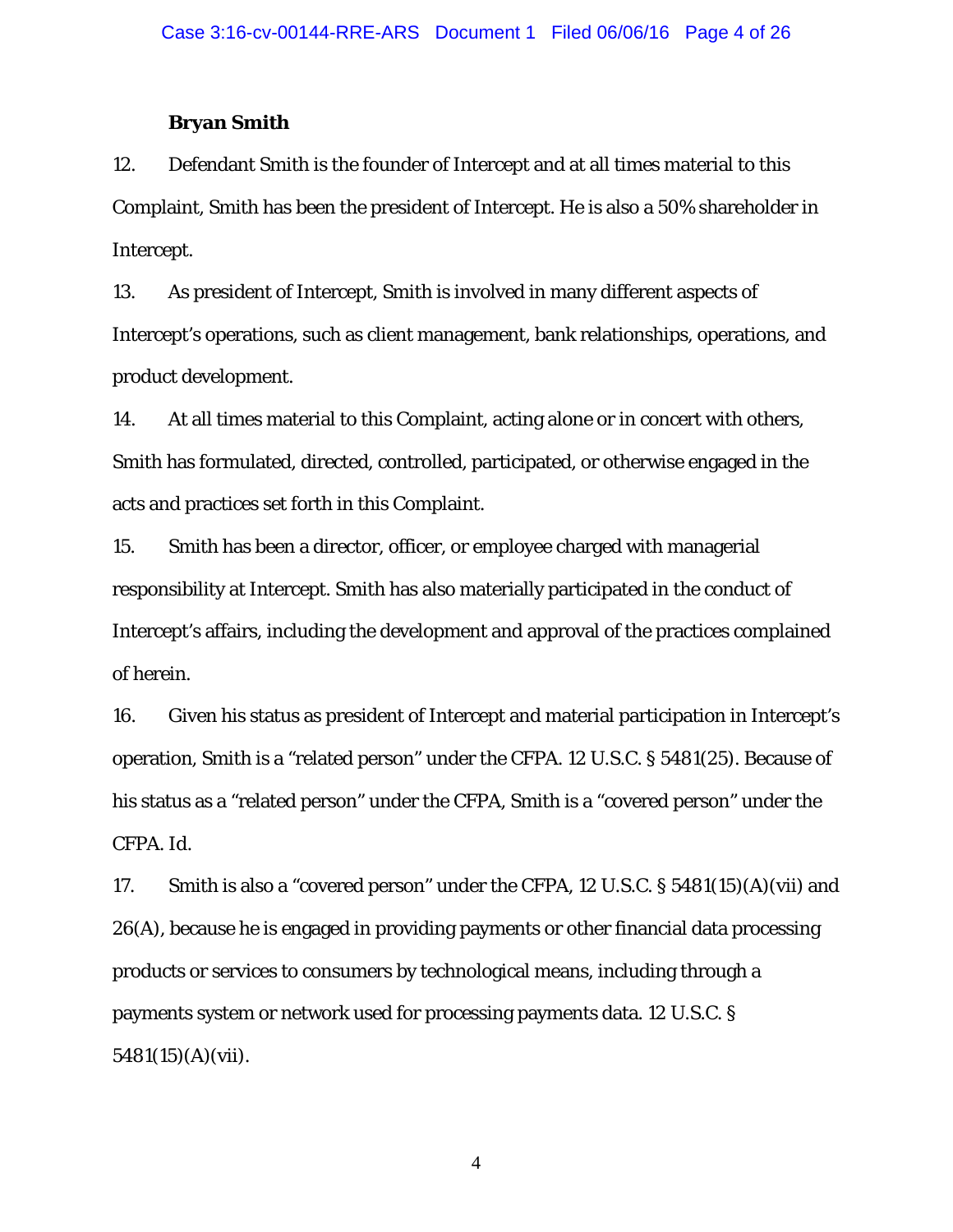#### Case 3:16-cv-00144-RRE-ARS Document 1 Filed 06/06/16 Page 5 of 26

18. At all times material to this Complaint, Smith has transacted business in this district. Additionally, Smith resides in North Dakota.

#### **Craig Dresser**

19. At all times material to this Complaint, Defendant Dresser has been the CEO of Intercept. He is also a 50% shareholder in Intercept.

20. As CEO, Dresser is involved in many different aspects of Intercept's operation, such as client management, bank relationship management, operations, and finances.

21. At all times material to this Complaint, acting alone or in concert with others, Dresser has formulated, directed, controlled, participated, or otherwise engaged in the acts and practices set forth in this Complaint.

22. Dresser has been a director, officer, or employee charged with managerial responsibility at Intercept. Dresser has also materially participated in the conduct of Intercept's affairs, including the development and approval of the practices complained of herein.

23. Given his status as CEO of Intercept, Dresser is a "related person" under the CFPA. 12 U.S.C. § 5481(25). Because of his status as a "related person" under the CFPA, Dresser is a "covered person" under the CFPA. *Id*.

24. Dresser is also a "covered person" under the CFPA, 12 U.S.C. § 5481(15)(A)(vii) and 26(A), because he is engaged in providing payments or other financial data processing products or services to consumers by technological means, including through a payments system or network used for processing payments data. 12 U.S.C. § 5481(15)(A)(vii).

25. At all times material to this Complaint, Dresser has transacted business in this district. Additionally, Dresser resides in North Dakota.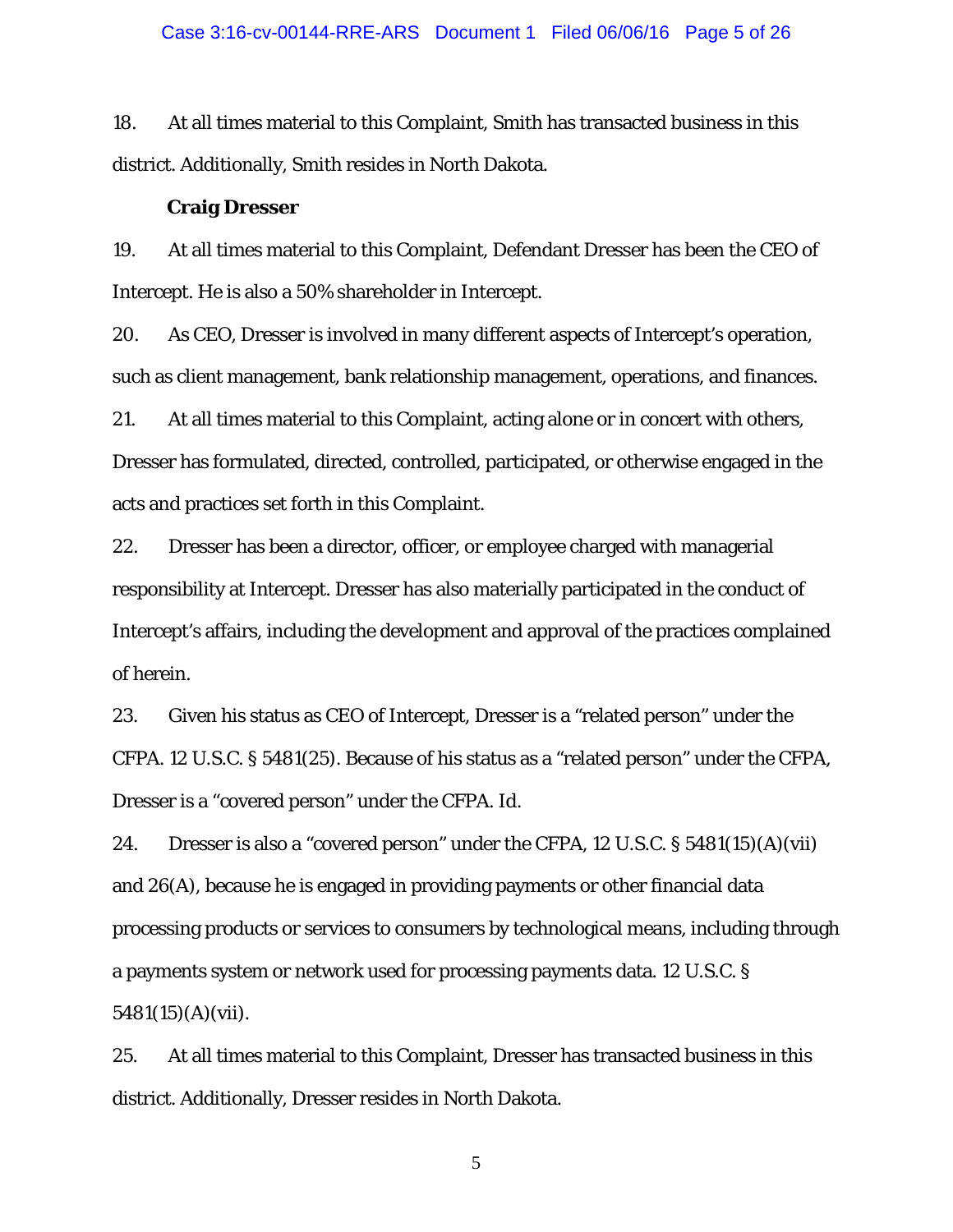#### **Factual Background**

26. As a third-party payment processor, Intercept provides its clients with access to banks to debit and credit funds electronically from consumers' bank accounts, using what is known as the ACH system. Intercept's clients have included consumer lenders such as payday lenders, auto title lenders, sales finance companies, and debt collectors, among others.

27. The ACH system is an electronic payments network used to process financial transactions, such as credits or debits (deposits or withdrawals), instead of using paper checks.

28. The ACH system can be used to transfer funds related to a variety of financial transactions, such as bill payments or loan advances.

29. Businesses and individuals use third-party payment processors, such as Intercept, when they are unable to establish their own relationships with banking institutions or because it is administratively convenient for them.

30. In the ACH system, the businesses and individuals that are Intercept's clients are known as "Originators."

31. Originators send requests to Intercept to either credit or debit an individual's or business's bank account.

32. Intercept conveys that request to its own bank, known as the "Originating Depository Financial Institution" (ODFI).

33. The ODFI then sends the credit or debit request to an ACH Operator.

34. The ACH Operator transmits the request to the recipient's bank, known as the "Receiving Depository Financial Institution" (RDFI).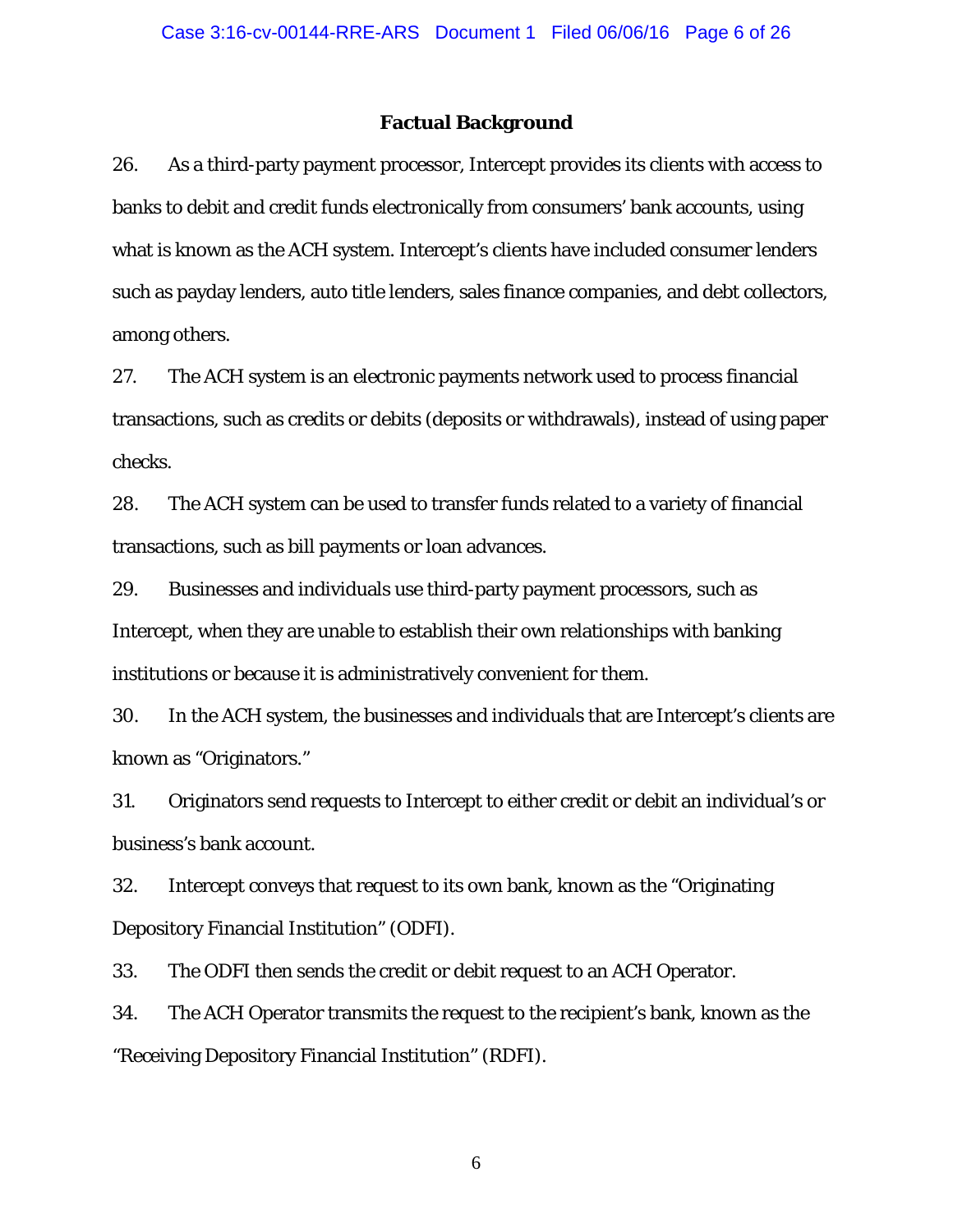#### Case 3:16-cv-00144-RRE-ARS Document 1 Filed 06/06/16 Page 7 of 26

35. The RDFI then either credits the recipient's account, or in the case of a debit transaction, deducts the amount and sends the money back to Intercept through the ODFI.

36. Intercept then remits the debit amount back to its client and charges the client a variety of fees for its services.

37. In a typical transaction that Intercept undertakes on behalf of a lender or debt collector, the client instructs Intercept to withdraw loan repayments from a borrower's bank account, directing Intercept on which bank to contact, the payment schedule to use, and the amount to withdraw. Intercept instructs its bank to contact the borrower's bank to withdraw the money. The borrower's bank debits the account and remits it to Intercept's bank, and Intercept then transfers the money to its client.

38. Industry rules and guidelines emphasize the responsibility of all ACH participants, including third party payment processors like Intercept, to monitor merchant return rates and other suspicious activity to detect and prevent fraud in the ACH network.

39. Defendants, however, have processed payments for many clients even in the face of numerous indicators that those clients were engaged in fraudulent or illegal transactions. Even though they knew or should have known of this illegal behavior, Defendants continued to process for these companies anyway. Defendants have ignored red flags, including concerns from ODFIs about the lawfulness of the transactions Intercept was processing, complaints from consumers, high return rates, and law enforcement actions against its clients. Intercept's due diligence procedures when signing up clients have also been perfunctory, and it has ignored indicia of problems that were revealed through even its minimal due diligence.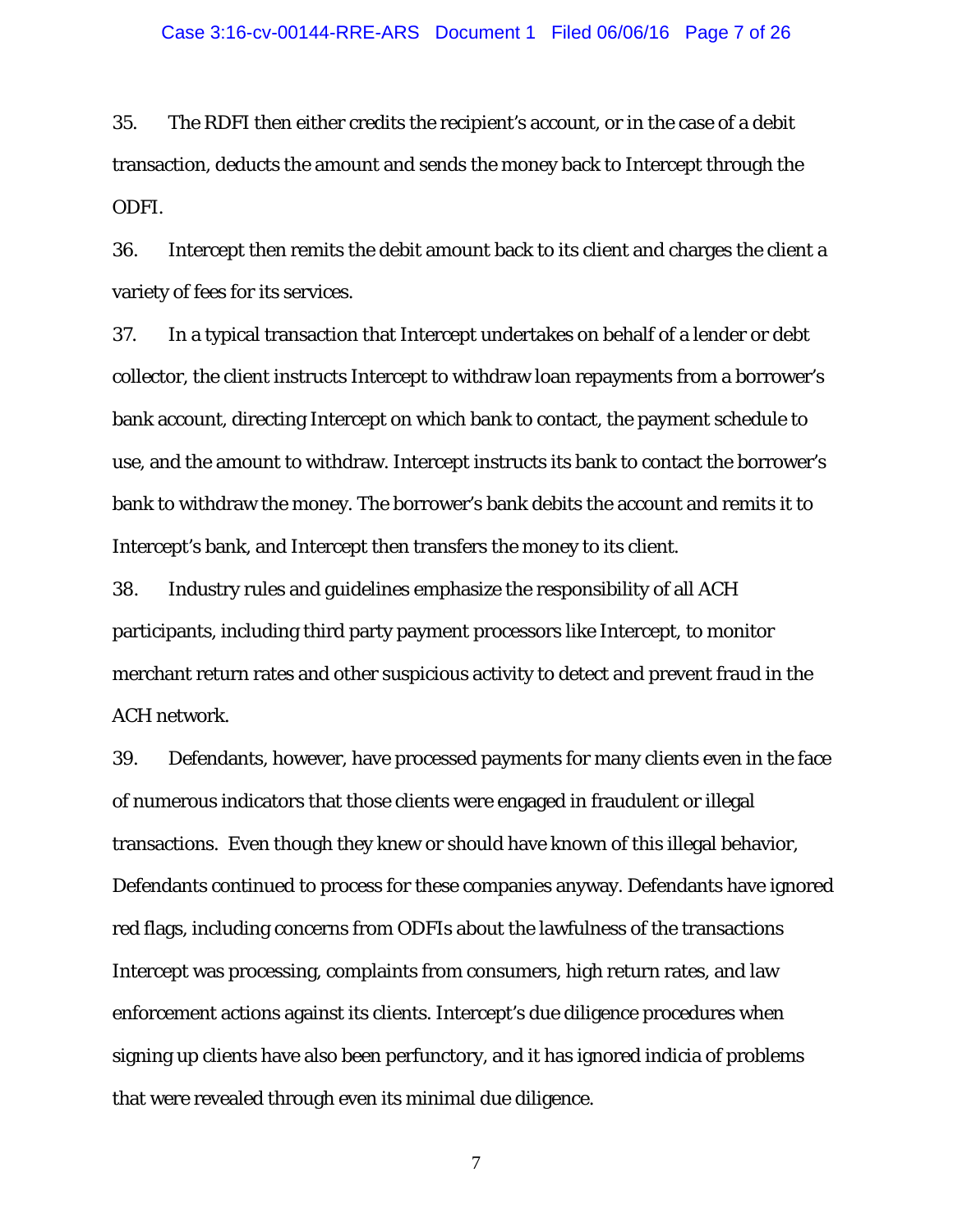#### **Defendants have failed to heed warnings from banks and consumers.**

40. Defendants have ignored warnings from ODFIs and consumers that some of Intercept's clients' business activities were likely illegal or that debits were not authorized by consumers.

41. Intercept's ODFIs have expressed concerns to Intercept, Smith, and Dresser about potential indicia of fraud by certain of Intercept's clients, such as high return rates, discrepancies between the dates and amounts debited from consumers' accounts compared to what the consumer had authorized, changes in lender names from the initial loan agreements with the consumer, and missing telephone scripts for ACH transactions authorized by phone.

42. For example, an ODFI complained to Defendants that one of its clients, an auto title lender, which was debiting varying amounts from consumers' accounts multiple times, did not have the contractual right or proper consumer authorization to do so, stating that it was "not ok [for the] merchant to us[e] the ACH to 'sneak' attack a consumer's account, [as] it will only draw regulatory attention."

43. On numerous occasions, Smith and Dresser have been personally involved in responding to Intercept ODFIs when those banks expressed concerns about certain Intercept clients or transactions, including concerns about high transaction volumes, high return rates, loans being made to consumers in states where those loans were illegal, or complaints from consumers that they had not authorized withdrawals.

44. If an ODFI raised concerns or terminated its relationship with Intercept, Smith and Dresser would find a new ODFI to process on behalf of Intercept for the same clients. As a result, Intercept had relationships with eight different ODFIs between 2008 and 2014, sometimes processing through three different ODFIs at the same time.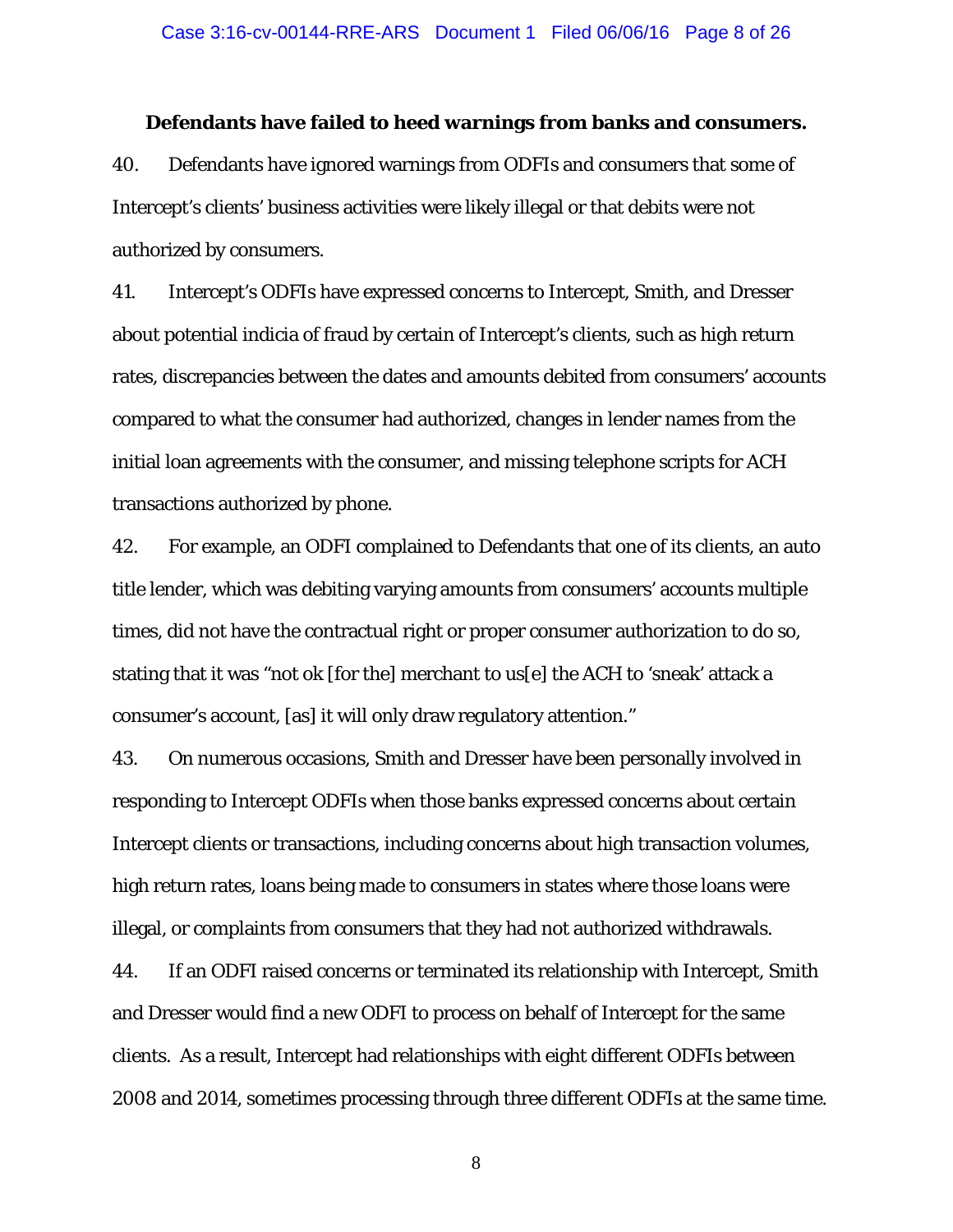#### Case 3:16-cv-00144-RRE-ARS Document 1 Filed 06/06/16 Page 9 of 26

45. For example, in at least once instance, Intercept entered into a short-term or trial period with an ODFI to process a limited number of transactions through the bank, and then, instead, ran millions of dollars of ACH transactions through the bank, generating high volumes of returns in disputed transactions.

46. The ODFI was initially reluctant to do business with Intercept due to Intercept's projected transaction volume and historical return rates for certain clients.

Defendant Dresser responded to these concerns by urging the bank to continue processing for a trial period, stating that what made Intercept successful was its willingness to do business with companies that others would not, including companies that were not considered "clean business."

47. The ODFI continued to express concerns about the number of returns generated by Intercept's ACH transactions, which exceeded the terms of their trial period, stating that the bank was receiving thousands of returns per day. The bank further warned Defendants that the return percentages were so high they could trigger an audit.

48. Defendants did not investigate these concerns or re-evaluate their relationships with these clients. Instead, Dresser responded to the ODFI's concerns with assurances that Intercept was working to transition the same clients to another group of ODFIs.

49. The bank later terminated its relationship with Intercept in part because of these high return rates. Yet, Defendants still did not investigate these concerns or re-evaluate their relationships with these clients; instead, they found a new ODFI to help them process these transactions.

50. Consumers have also complained about Defendants' processing activities.

51. One of Intercept's ODFIs received over 600 calls from consumers between June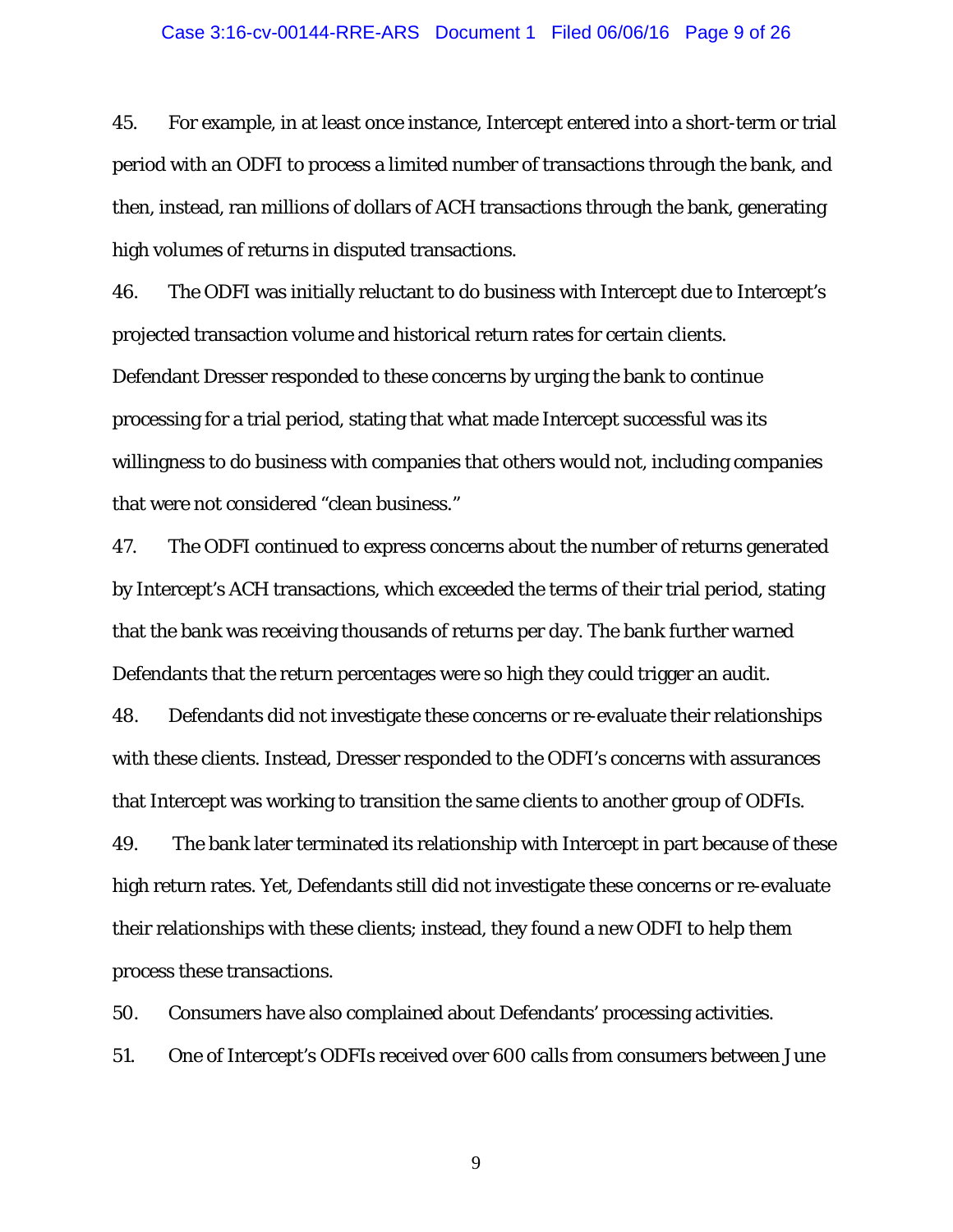#### Case 3:16-cv-00144-RRE-ARS Document 1 Filed 06/06/16 Page 10 of 26

and August 2012 complaining about Intercept's withdrawals from their personal accounts.

52. At another ODFI, consumers disputed that they had authorized withdrawals on over 1,800 transactions initiated by Intercept between 2011 and 2014. These ODFIs brought these issues to Defendants' attention, but Intercept, Smith, and Dresser failed to conduct any meaningful investigation, or take any meaningful action, in response. 53. For example, in May 2013, consumers residing in Georgia—a jurisdiction with strict regulations that effectively ban payday lending—disputed debits initiated by Defendants on behalf of short-term small dollar lenders at least 87 times. These complaints should have caused Defendants to investigate further, especially since Defendants had already learned in 2012 that one of their clients was ordered by the State of Georgia to cease and desist its payday lending activities. Defendants nevertheless failed to take any action to investigate or address the consumer disputes, including inquiring whether the relevant loans were illegal under Georgia law.

54. Similarly, in May 2013, 346 Arkansas consumers complained to an ODFI about Intercept's consumer loan debits. Defendants took no action in response to this red flag. Again, if they had, they might have learned that consumer lending is strictly regulated in Arkansas such that some or all of the debits they were processing for the lenders that were the subjects of these complaints were illegal.

55. Despite all of these warning signs from ODFIs and consumers, Defendants continued payment processing for these clients without investigation or consequence. 56. Unlike Defendants, consumers lacked access to warning signs about Intercept's clients, such as concerns expressed by ODFIs and other consumers.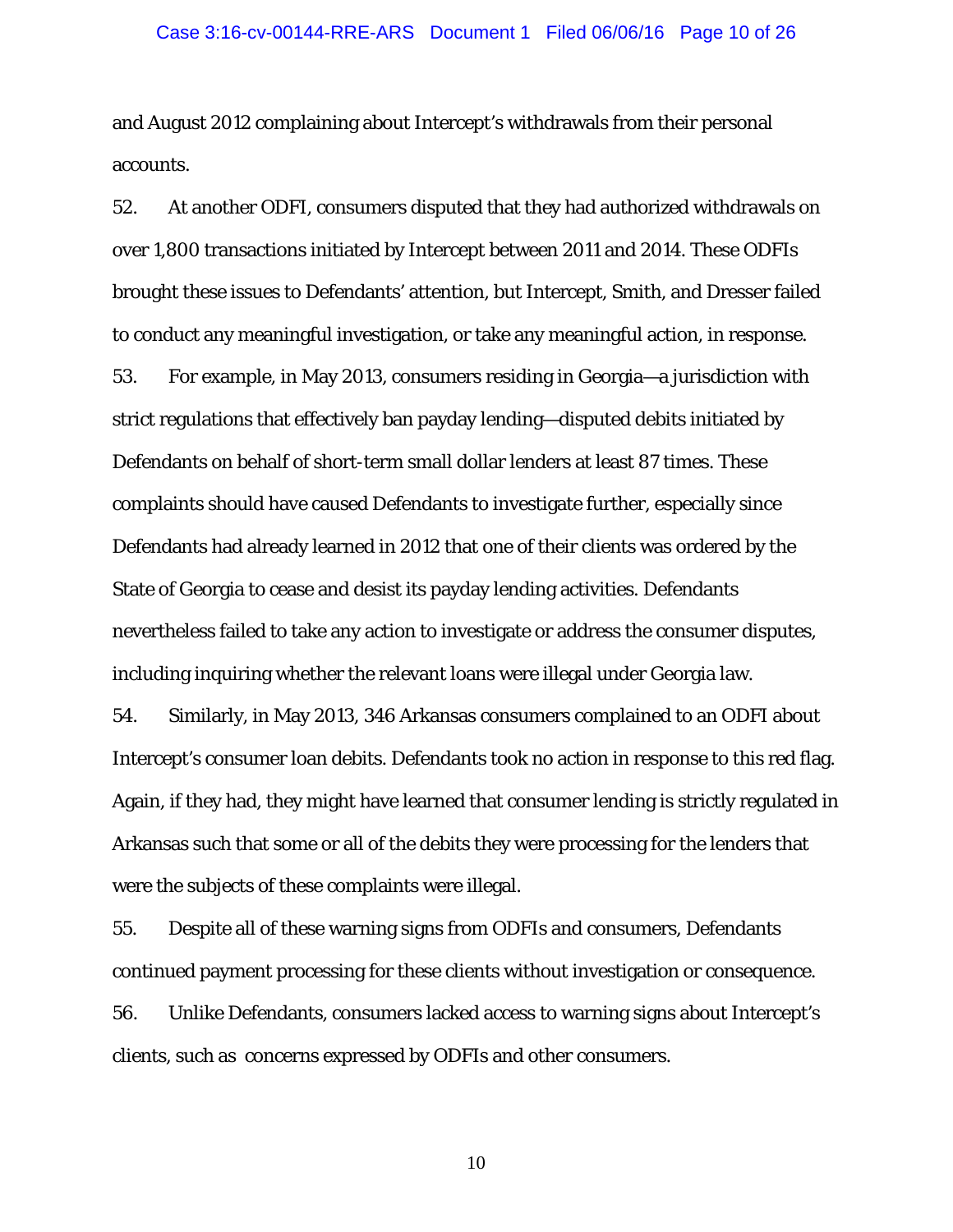## **Defendants have failed to adequately monitor and respond to high return rates.**

57. Defendants have also ignored the enormously high rates at which consumers and consumers' banks refused Intercept clients' attempts to withdraw payments.

58. Many of the transactions Intercept processed on behalf of various lender and debt collector clients generated unusually high return rates.

59. Transactions may be returned for a variety of reasons. For instance, a transaction may be returned due to insufficient funds in a consumer's account, invalid or closed accounts, or when a consumer explicitly rejects the transaction because he or she did not authorize it (known as "unauthorized" returns).

60. A high number of returns, whether unauthorized or otherwise, for any particular client can be indicative of illegal or fraudulent activity surrounding the underlying transaction.

61. NACHA, the trade association governing the use of the ACH system, establishes standards regarding return rates.

62. NACHA assigns a code for each type of return and tracks the percentage of transactions returned for each code, as well as the percentage of all returned transactions for merchants, processors, and ODFIs using the ACH system—known as the "overall" return rate. High rates of return for certain individual return categories, such as "unauthorized" or "insufficient funds," as well as high "overall" return rates, are important indicators of potential fraud, deception, or illegality underlying a transaction. 63. The NACHA rules and guidelines emphasize the responsibility of all ACH participants to monitor merchant return rates and other suspicious activity to detect

and prevent fraud in the ACH network.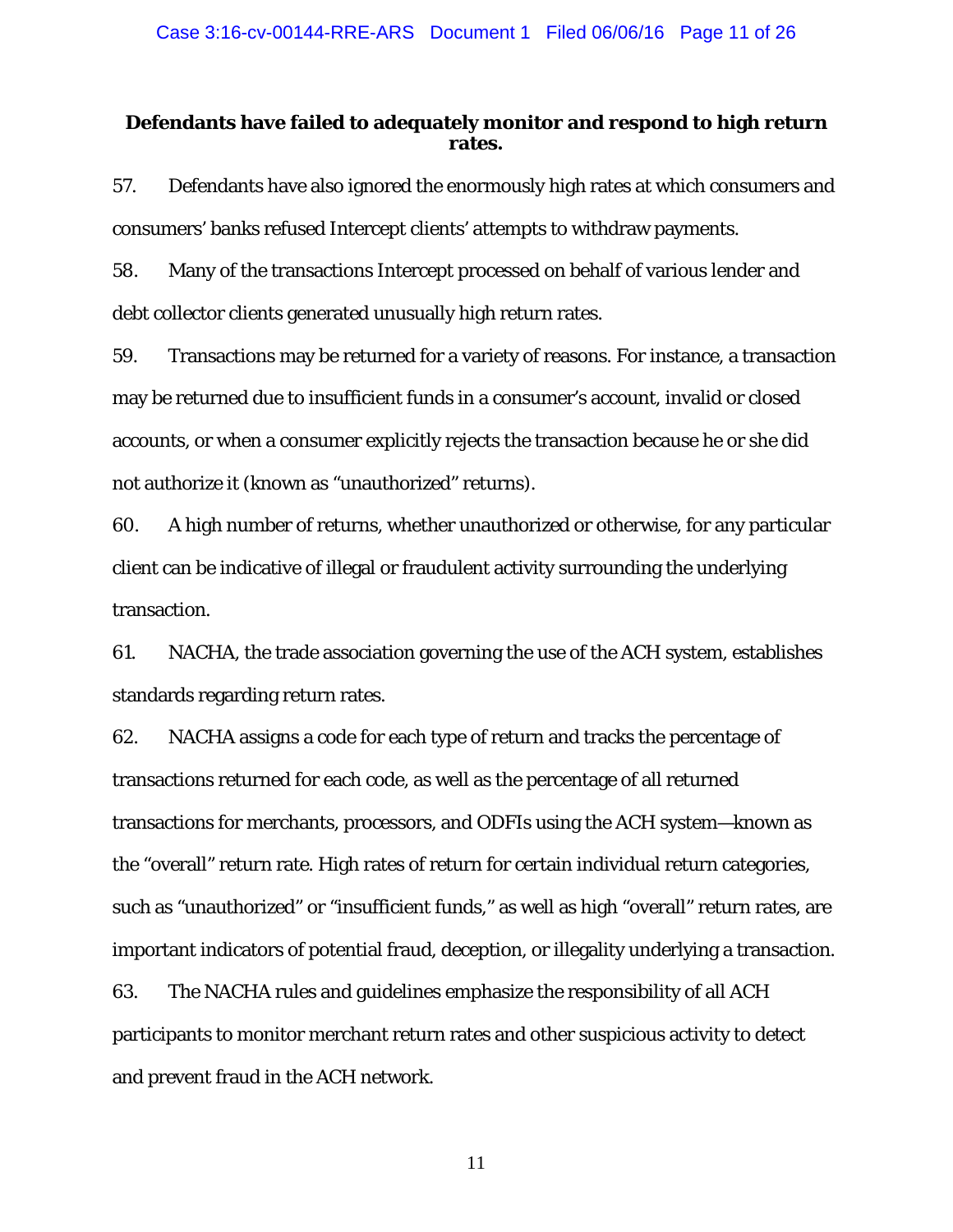#### Case 3:16-cv-00144-RRE-ARS Document 1 Filed 06/06/16 Page 12 of 26

64. For example, until September 2015, NACHA prohibited merchants from using the ACH system if they generated returns categorized as "unauthorized" in excess of 1%. NACHA recently reduced the "unauthorized" returns limit from 1% to 0.5%, and set a limit on overall returns of 15%.

65. Many of Intercept's clients' unauthorized returns have generally hovered just at or below 1%, but only because Intercept created a program called "Xcelerated Returns" that stopped certain withdrawal attempts before they reached the ACH system, thereby shielding their clients from scrutiny for excessive return rates.

66. Xcelerated Returns is a fee-based service that compares any new ACH transactions initiated by Intercept's clients with a database of transactions previously returned as "unauthorized."

67. If a consumer's account number matches the account number of a transaction previously returned as unauthorized, Intercept will prevent the transaction from being processed through the ACH network, if so instructed by the client.

68. Intercept then tracks what the client's unauthorized return rate would have been had the Xcelerated Returns program not identified the transaction and Intercept not prevented the transaction from occurring.

69. Many times, the unauthorized return rate would have exceeded 1%, but for the Xcelerated Returns program.

70. For example, one Intercept client generated unauthorized returns of just below or slightly over 1% in 2011 and 2012, respectively. But, without the Xcelerated Returns program, this client's true unauthorized return rate would have been 4.3% and 2.47% during this time period. Thus, Defendants knew that this client was attempting to process an unusually high rate of unauthorized transactions.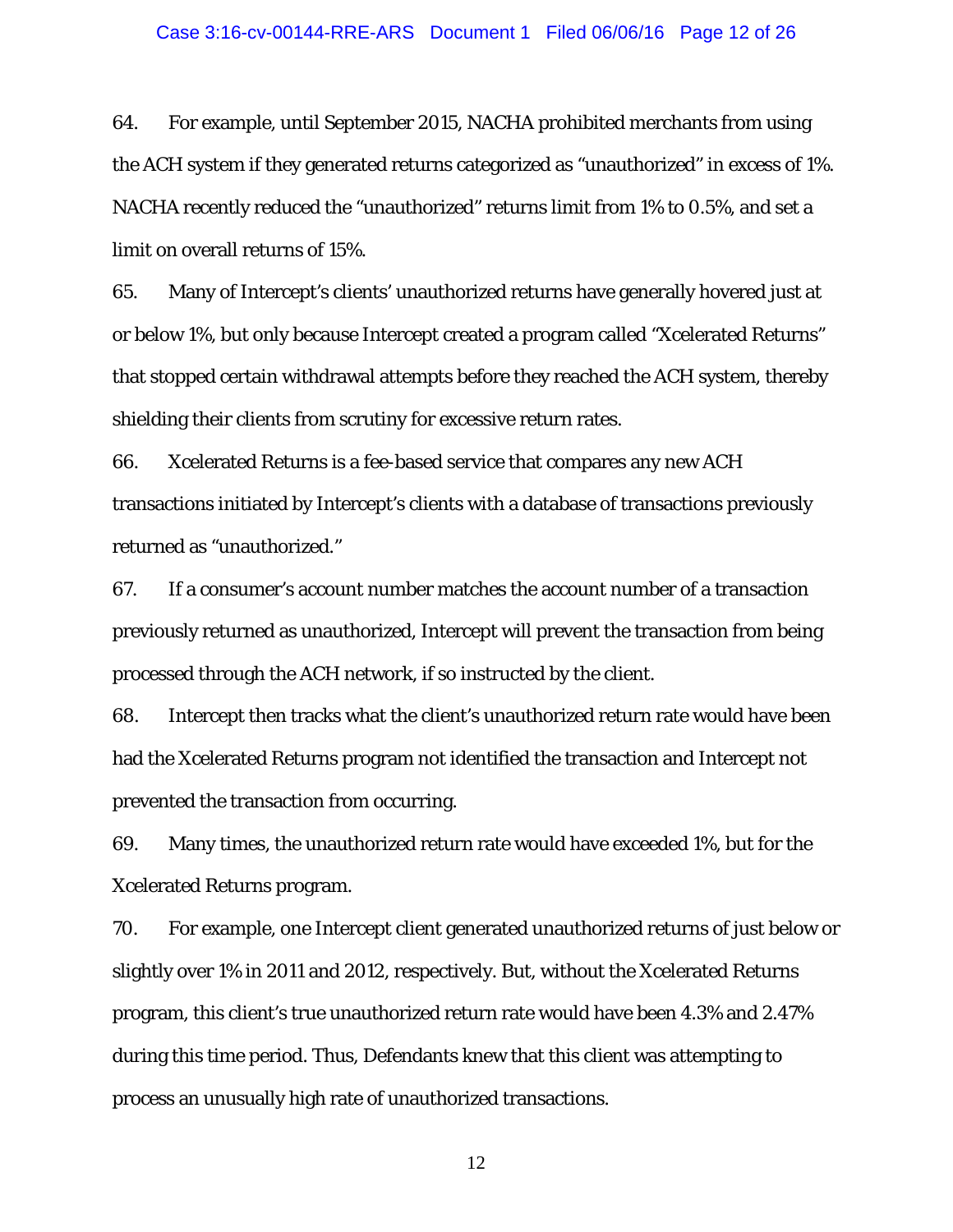### Case 3:16-cv-00144-RRE-ARS Document 1 Filed 06/06/16 Page 13 of 26

71. Defendants did not take any appreciable steps to investigate or terminate their relationship with clients like this with high unauthorized return rates. In fact, Intercept used Xcelerated Returns to shield problem clients from excessive return rates so that it could continue processing for those clients and earning fees.

72. If a client's true unauthorized return rate was over 1%, Intercept would simply request that the client reduce the rate during an annual review process, and increase the client's reserve amount deposited with Intercept. The increased reserve would protect Defendants from potential losses but would do nothing to protect consumers from fraud, theft, or other illegal conduct.

73. This request would be repeated the following year if the client had not reduced its return rate.

74. Defendants also have failed to investigate or terminate relationships with clients in response to high overall return rates.

75. Returned transactions that are the result of a lack of consumer authorization often are characterized by consumers as reasons other than "unauthorized." For example, an unauthorized debit can be returned by the consumer's bank if the consumer's bank account has insufficient funds, if the bank account is closed or does not exist, or if the bank account number is invalid.

76. In 2012, the average overall return rate for the payment processing industry was 1.5%.

77. During the same time period, many of Intercept's clients generated annual overall return rates of 20% to 40%, over twenty times the industry average. On a monthly basis, some Intercept clients even experienced return rates as high as 70% to 80%.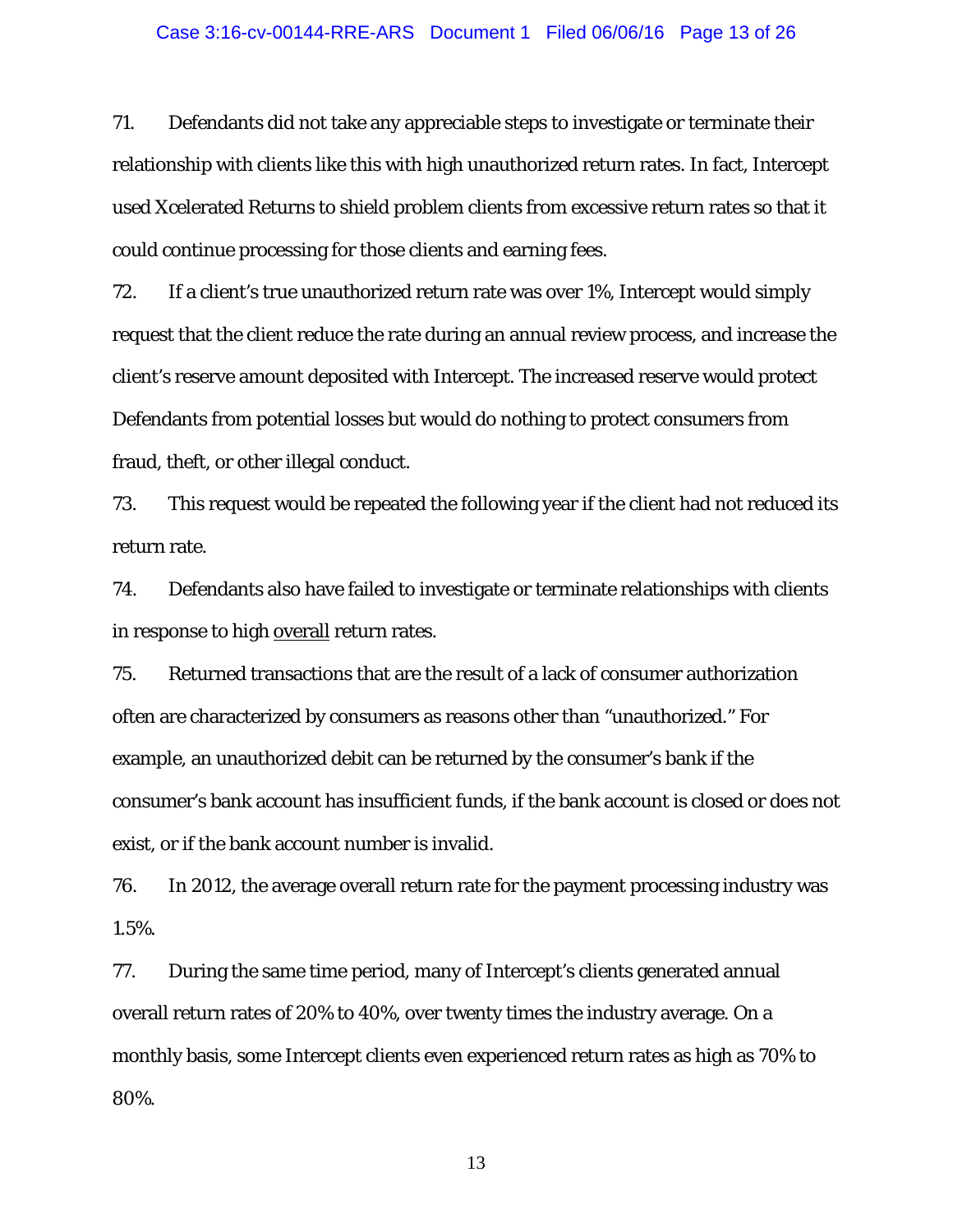#### Case 3:16-cv-00144-RRE-ARS Document 1 Filed 06/06/16 Page 14 of 26

78. During this same time period, Intercept itself generated overall return rates as high as 21% for all of its payment processing activities combined—well in excess of industry averages of 1.5%.

79. At one ODFI, Intercept's return activity represented from a quarter to over a third of all the return activity for all of that ODFI's clients in 2011 and 2012.

80. Defendants, however, did little to address or respond to Intercept's aboveaverage return rate or the high overall or unauthorized rates of its clients other than to limit Intercept's exposure by increasing clients' reserve requirements.

81. Despite these warning signs, Defendants continued to process for clients with high rates of return without further inquiry or investigation. In fact, because Defendants charged higher fees for returned transactions, these returns represented a substantial source of income for Defendants.

82. Unlike Defendants, consumers lacked knowledge of Intercept's clients' unusually high return rates and Defendants' efforts to shield their problem clients from scrutiny.

#### **Defendants have ignored law enforcement activity relating to its clients.**

83. Defendants have ignored red flags, such as government law enforcement activity relating to its clients, failed to take action in response to learning about state and federal law enforcement actions against its clients, and continued to process for these clients despite this knowledge.

84. For example, Defendants learned in the spring of 2012 that the FTC had filed a lawsuit against Scott Tucker (Tucker), AMG Services, Inc., and other related individuals and entities (collectively AMG) for unlawfully withdrawing undisclosed and inflated fees from consumers' accounts, unlawfully conditioning payday loans on recurring access to consumers' bank accounts so AMG could automatically initiate withdrawals, and then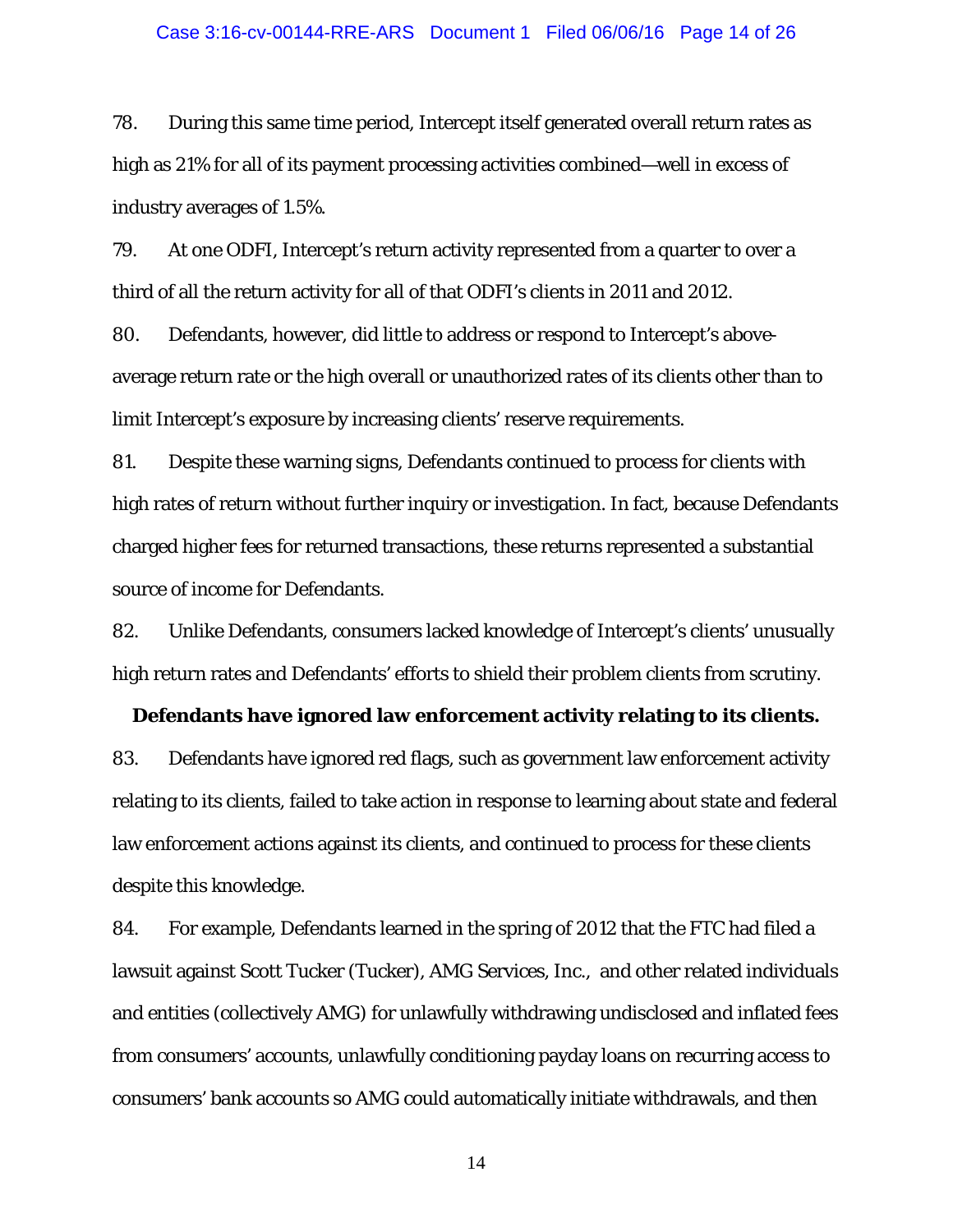#### Case 3:16-cv-00144-RRE-ARS Document 1 Filed 06/06/16 Page 15 of 26

engaging in illegal practices to collect on these loans, such as threatening consumers with lawsuits, arrest, and imprisonment. The FTC's lawsuit also alleged that AMG operated under a sham ownership structure, purporting to be owned and controlled by Native American tribes, in an effort to evade state and federal law.

85. The FTC alleged that AMG misrepresented the total payments that AMG would withdraw to satisfy a loan, telling consumers that their payments would be withdrawn when the loan was due, when, in reality, AMG would initiate multiple withdrawals on multiple occasions and assess a new finance charge every time. According to documents filed by the FTC, AMG's illegal tactics had generated more than 7,500 complaints to law enforcement authorities over the previous five years.

86. Defendants knew about this lawsuit in the spring of 2012. Tucker even personally provided court filings directly to Defendant Smith and other Intercept employees as early as July 2012.

87. But although Defendants processed withdrawals described in the FTC suit for AMG, and knew AMG had been experiencing extremely high return rates, they took no meaningful steps to look into this client's business practices after the FTC filed suit. They similarly failed to investigate these red flags after the court entered a preliminary injunction against AMG in December 2012. That order, among other things, barred AMG from making false claims about what it was withdrawing from consumers' accounts and when those withdrawals would occur.

88. In fact, Defendants Smith and Dresser were on notice of AMG's efforts to evade the law through the pretense of tribal ownership as early as 2011. For example, in September 2011, Dresser, Smith, and Intercept's Vice-President of Risk Management discussed a 2011 CBS investigative report on AMG's lending practices, including its use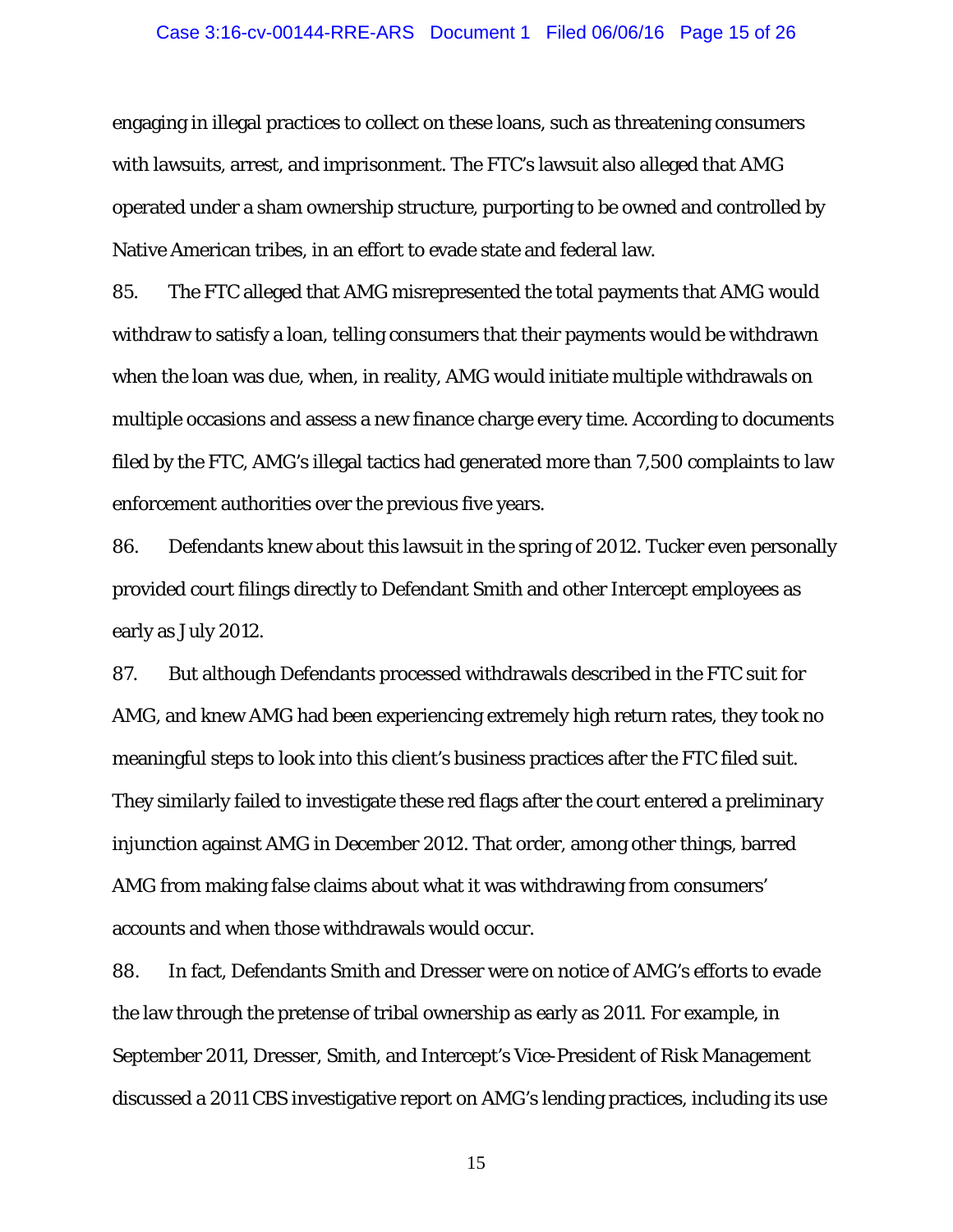#### Case 3:16-cv-00144-RRE-ARS Document 1 Filed 06/06/16 Page 16 of 26

of tribal affiliations to evade state laws against payday lending. The Vice-President of Risk Management wrote to Smith and Dresser, "I figured it was probably just a matter of time. *You can run, but you can't hide. Trying to take shelter behind a tribe, in my opinion, was just kind of a band-aid and wouldn't provide a long-term solution*." Mr. Smith responded, "*True.* The article isn't totally accurate. In the end [the consumer] borrowed 400 and paid 495." (Emphases added).

89. Notwithstanding this fact, Defendants continued to process for AMG and even submitted multiple ACH application requests to banks, identifying tribal entities as the owners of the AMG companies.

90. Defendants were also aware of various state law enforcement actions involving their clients.

91. For example, in 2012, Intercept learned that one of its clients was the subject of a cease and desist order from the State of Georgia regarding its consumer lending activities.

92. In response to learning about the cease and desist order, Intercept's Vice President of Risk Management wrote, "[s]eems as though the more information we ask for, the more information we receive that I would prefer not knowing!!! Thus, the old saying be careful what you ask for!'"

93. Despite its knowledge of the order, Defendants continued to process for this client without taking any meaningful steps to investigate the company's activities or prevent it from processing ACH transactions to Georgia consumers through Intercept.

94. At the same time, the client continued to experience astronomically high monthly return rates ranging from 40% to 80%. Yet, Defendant still did not investigate the client's business activities or re-examine their relationship with the client.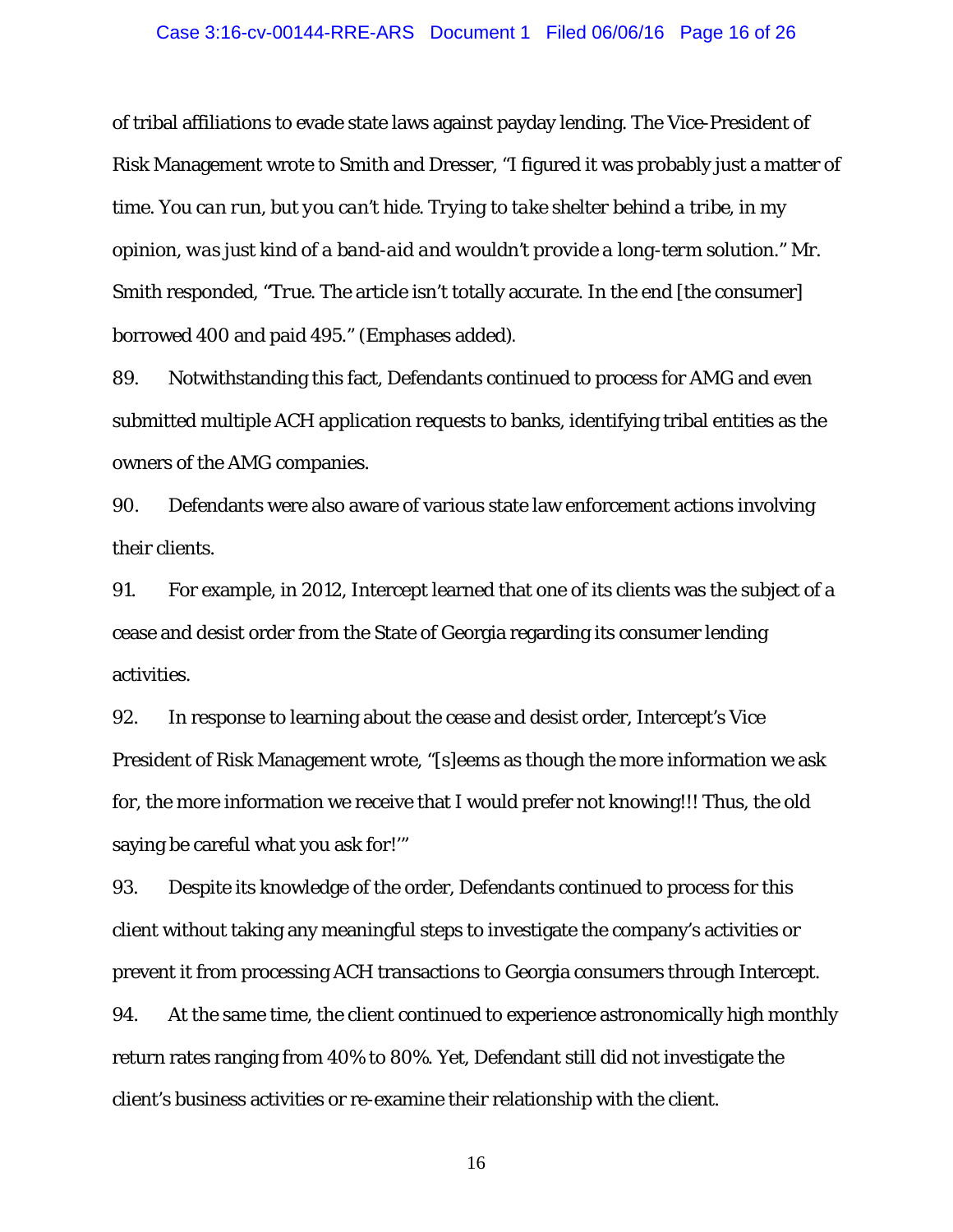#### Case 3:16-cv-00144-RRE-ARS Document 1 Filed 06/06/16 Page 17 of 26

95. The State of Maine issued cease and desist orders to at least two other Intercept clients in 2011 and 2012. These publically-issued orders required the clients to immediately stop payday lending in Maine until properly licensed, to reimburse Maine consumers for any fees or interest collected, and to pay the cost of the investigation. 96. Notwithstanding these orders, Defendants did not look into these companies' activities or prevent these clients' transactions with Maine consumers from being processed.

97. Moreover, despite these cease and desist orders, Defendants did not change Intercept's due diligence procedures generally to inquire about whether clients' lending activities were lawful in the states where Intercept processed ACH transactions on their behalf.

## **Defendants have failed to investigate red flags during the application process.**

98. Defendants have ignored red flags apparent during the client application process that should have caused it to conduct further investigation or perform enhanced due diligence prior to accepting a client for processing.

99. Intercept's application process was perfunctory. Rarely did it probe deeper in response to any information learned as part of the application process.

100. For example, as part of its application process, Intercept would search a prospective client's name on a variety of internet databases.

101. Troubling information Defendants learned from these sources frequently did not stop them from processing for those clients. For example, when Defendants learned about the FTC enforcement action against Tucker and AMG, they did not reassess their relationship with this client or investigate the activities of these entities further.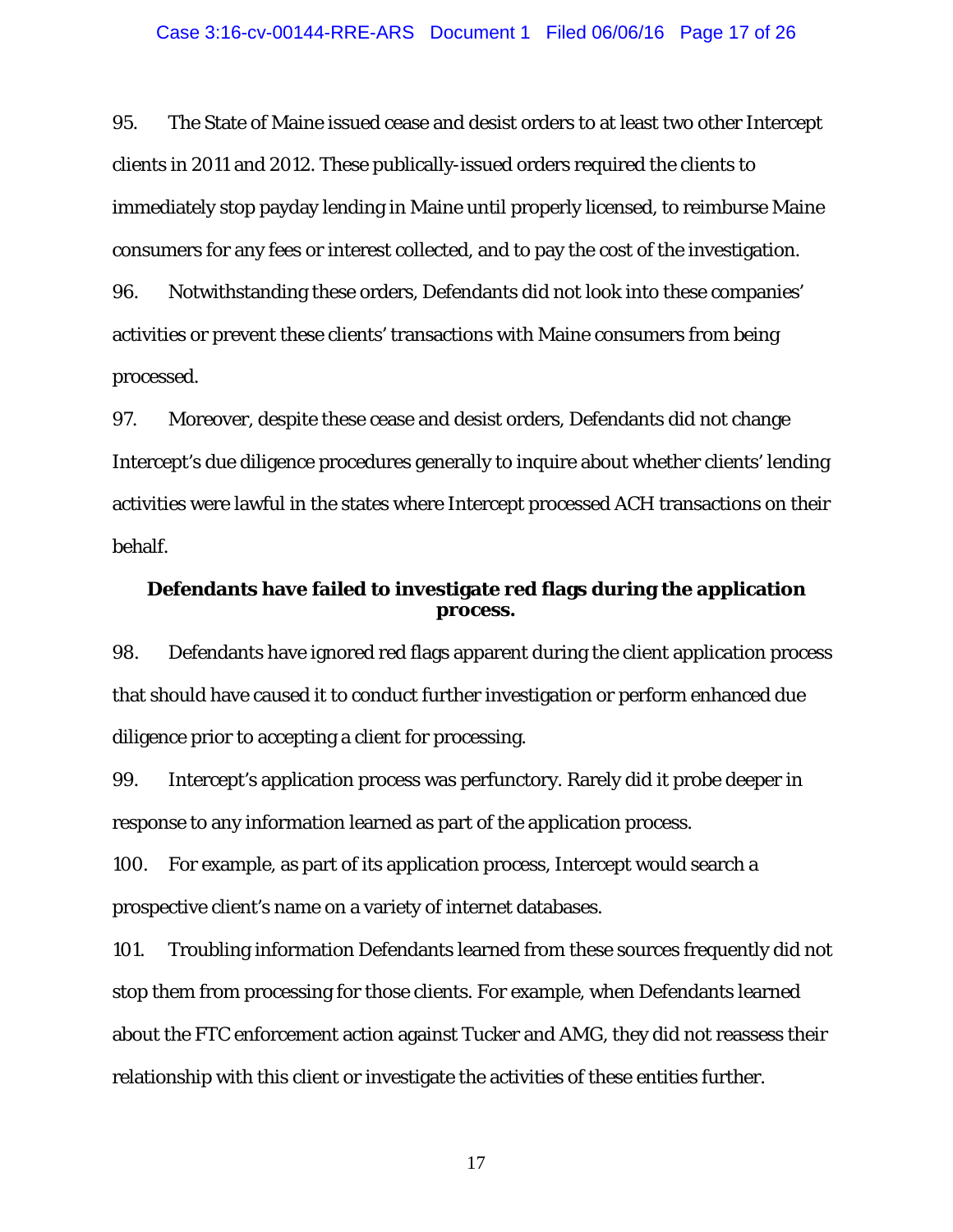#### Case 3:16-cv-00144-RRE-ARS Document 1 Filed 06/06/16 Page 18 of 26

102. Similarly, although Intercept's procedure is to review Better Business Bureau (BBB) ratings and complaints, such reviews rarely if ever triggered further investigation into the reasons or sources of the complaints or poor ratings.

103. For example, many of Intercept's payday lending clients received an "F" rating from the BBB. In response to concern expressed by one of its ODFIs about poor BBB ratings, Intercept's Vice-President of Risk Management responded "My first thought about the BBB is that isn't every payday lender rated an F? I don't think this is unusual." Yet Defendants' standard practice was to not investigate or follow-up with clients when faced with evidence of poor BBB ratings to determine whether these clients were, in fact, engaged in illegal behavior.

104. Intercept asked for basic information about the types of goods and services its clients provided to consumers, but did not request information designed to elicit whether such goods or services were lawful.

105. Intercept did not require copies of a merchant's policies and procedures to ensure compliance with federal and state laws and regulations. Intercept would not ask for a description of loan terms, fees charged to consumers, a list of the web addresses used by the lender or lead generator, or whether a consumer lender possessed the requisite state lending licenses. This type of information would have alerted Intercept to possible fraudulent or illegal activity by its clients.

106. Despite the presence of numerous red flags about its clients, Intercept did not begin to alter its application process to seek additional information until late 2012. 107. For example, prior to 2012, Intercept did not ask about the states in which its consumer lender clients did business, whether lending on the offered terms was allowed in those states, or whether they possessed the requisite state lending licenses in those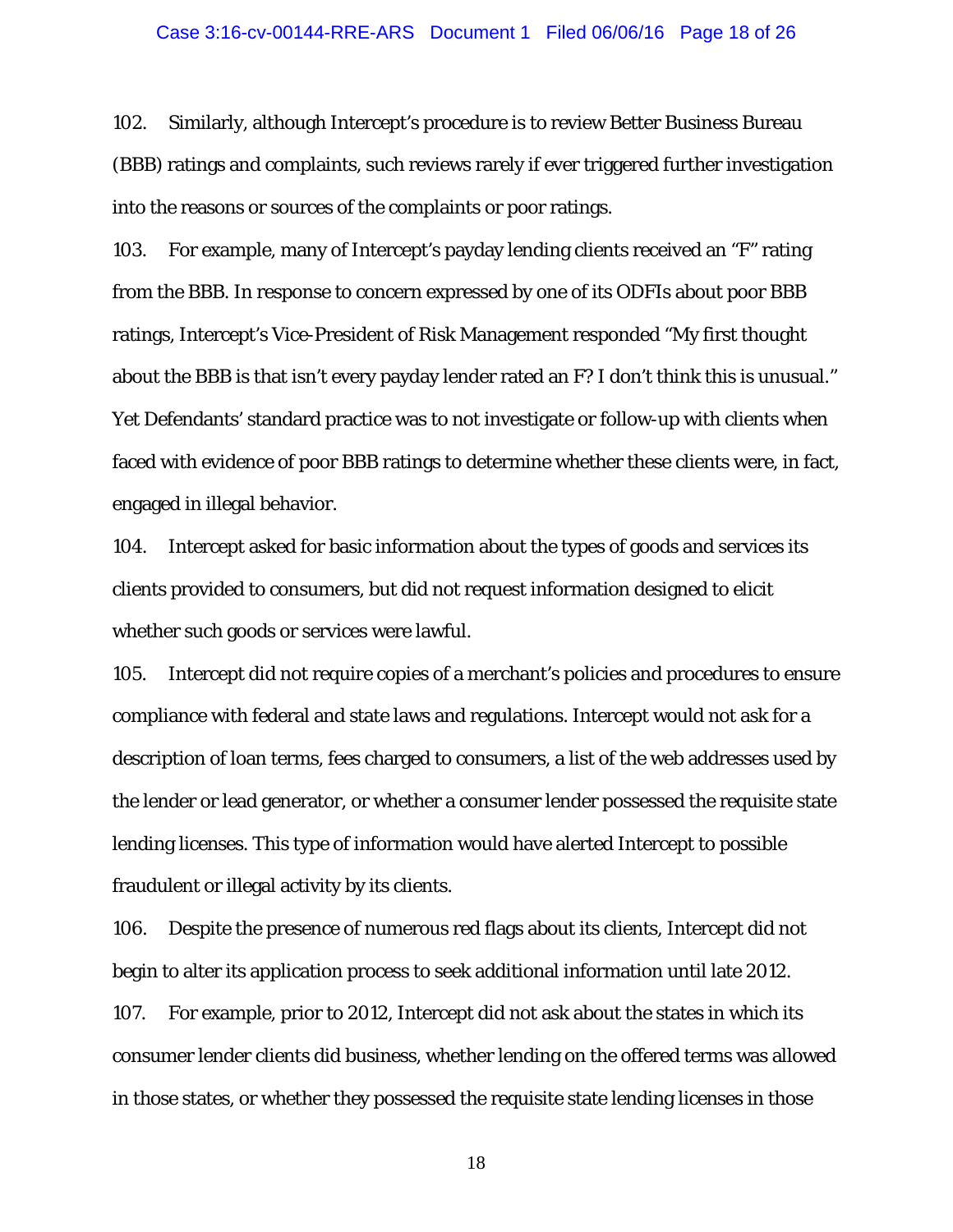### Case 3:16-cv-00144-RRE-ARS Document 1 Filed 06/06/16 Page 19 of 26

states, even when the client provided loan agreements that included triple or quadruple digit APRs. And even when Intercept did begin collecting more information during its application process, in numerous instances, it ignored indicia of illegality in those materials.

108. If Intercept's due diligence revealed that a lender was unlicensed, that should have been a red flag that prompted further inquiry.

109. But Intercept's policy was to not take further steps even though it was simultaneously on notice of complaints about unlicensed and unlawful lending and other problems with its current clients from ODFIs, consumers, and law enforcement.

110. In fact, red flags discovered during the application process and yearly review process seemed to have next to no impact on Intercept's business decisions at all.

111. Instead, Intercept's decision to accept a new client, or continue processing for an existing client, was based entirely on a "risk assessment" known as the "5 Star-Risk Level Rating."

112. The sole stated purpose of this underwriting exercise was to assist Intercept in determining a client's ability to pay in the event of a loss.

113. Intercept did not include in its 5 Star-Risk Level Rating indicators of fraud or illegal activity such as consumer disputes, poor BBB ratings, state or federal law enforcement actions, high return rates, rates of requests for proofs of authorization, or the failure to supply satisfactory information in the company's application. Intercept would frequently assign high ratings to clients with high returns, "F" ratings from the BBB, or who were subject to law enforcement activity related to their underlying business. For example, Intercept assigned a rating of 4 out of 5 stars to a company,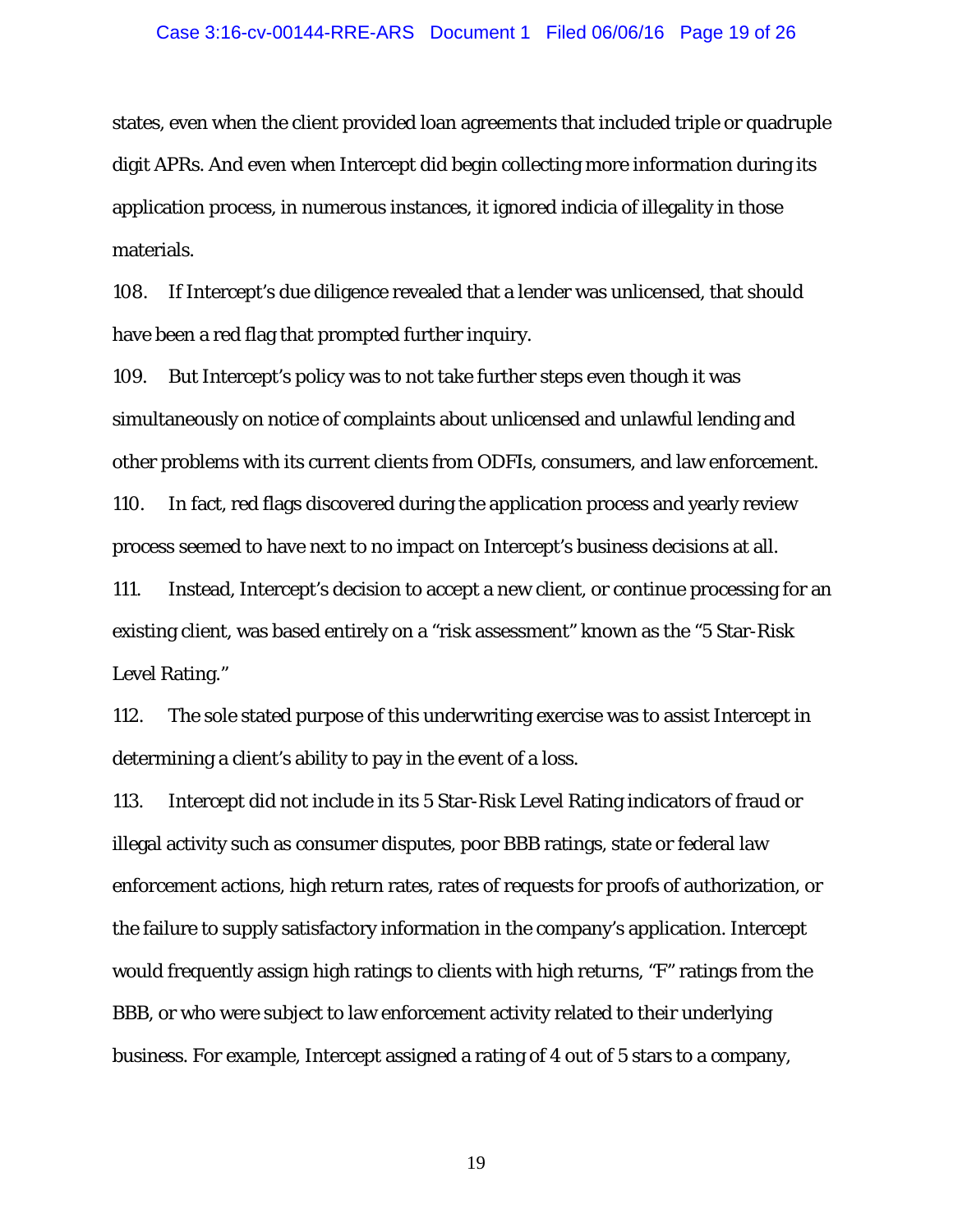whose unauthorized return rate was over 1%, noting that "the reserve is way more than sufficient."

### **Role of Individual Defendant Smith**

114. In his role as president of Intercept, Smith has also individually engaged in unfair acts and practices by actively ignoring numerous red flags related to Intercept's payment processing activities and substantially assisting Intercept in its commission of unfair acts and practices by continuing to process ACH transactions in the face of indicia of fraud and illegality on the part of numerous clients.

115. Smith has been materially involved in Intercept's day-to-day business operations and client and banking relationships, and has been aware of the numerous red flags raised by Intercept's clients' business activities, including high return rates, warning from banks, consumer complaints, and law enforcement actions. In response, Smith did not meaningfully investigate or re-evaluate the relationships with these clients, but rather actively ignored this information, tried to allay the banks' concerns, and when that did not work, entered into new ODFI arrangements so that Intercept could continue processing payments for these clients.

116. Smith has received personal financial gain from the illegal practices discussed herein. As a 50% shareholder in Intercept, Smith has received millions of dollars in distributions from the revenue generated by Intercept's payment processing activities.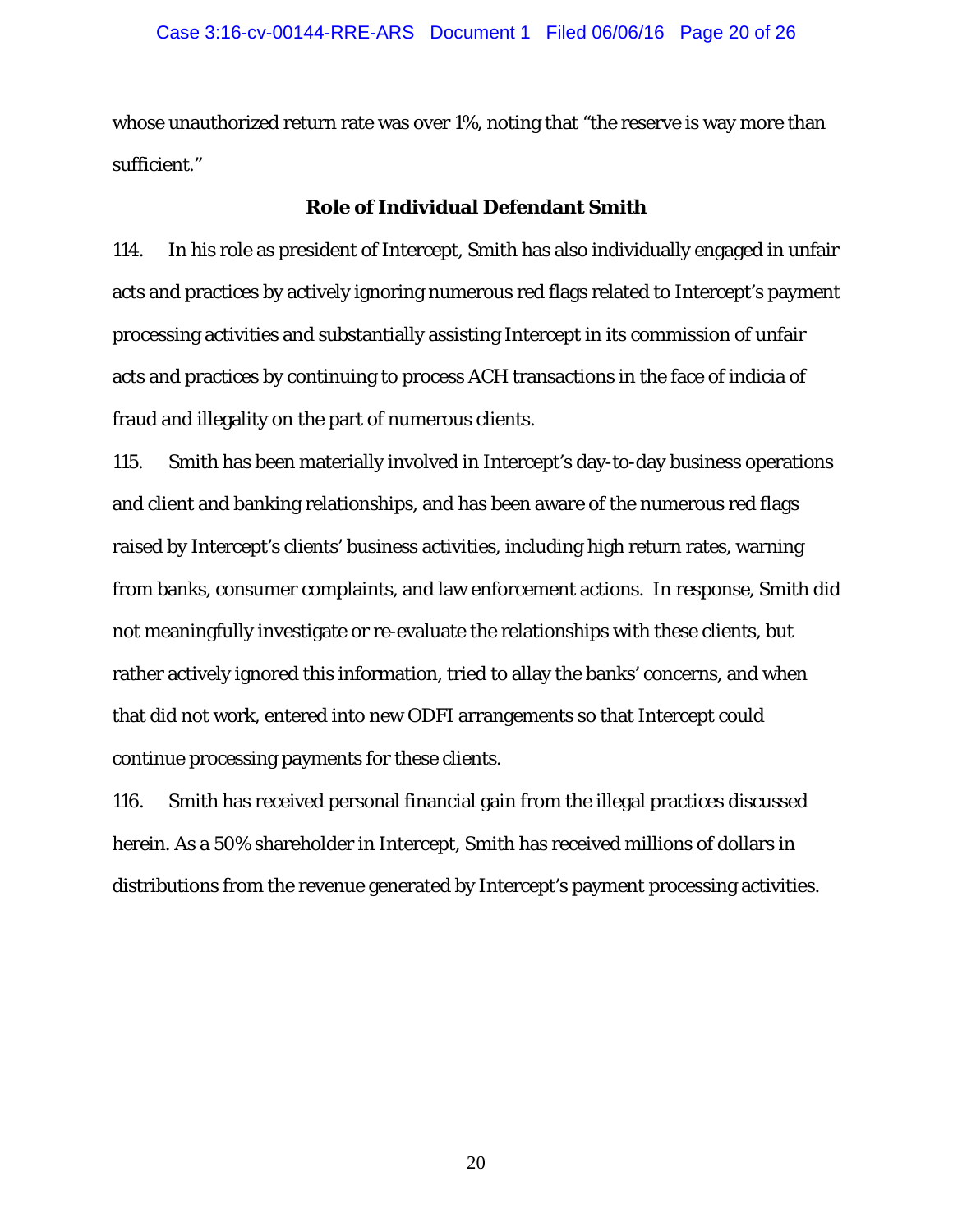#### **Role of Individual Defendant Dresser**

117. In his role as CEO of Intercept, Dresser has also individually engaged in unfair acts and practices by actively ignoring numerous red flags related to Intercept's payment processing activities and substantially assisting Intercept in its commission of unfair acts and practices by continuing to process ACH transactions in the face of indicia of fraud and illegality on the part of numerous clients.

118. Dresser has been materially involved in Intercept's day-to-day business operations, client and banking relationships and has been directly aware of and on notice of the numerous red flags raised by Intercept's clients' business activities, including high return rates, warning from banks, consumer complaints, and law enforcement actions. In response, Dresser did not meaningfully investigate or reevaluate the relationships with these clients, but rather actively ignored this information, tried to allay the banks' concerns, and when that did not work, entered into new ODFI arrangements so that Intercept could continue processing payments for these clients.

119. Dresser has received personal financial gain from the illegal practices discussed herein. As a 50% shareholder in Intercept, Dresser has received millions of dollars in distributions from the revenue generated by Intercept's payment processing activities.

### **Violations of the Consumer Financial Protection Act**

120. The CFPA prohibits covered persons or service providers from engaging "in any unfair, deceptive, or abusive act or practice." 12 U.S.C. §§ 5531, 5536(a)(1)(B). An act or practice is unfair if the act or practice causes or is likely to cause substantial injury to consumers, which is not reasonably avoidable by consumers, and such substantial injury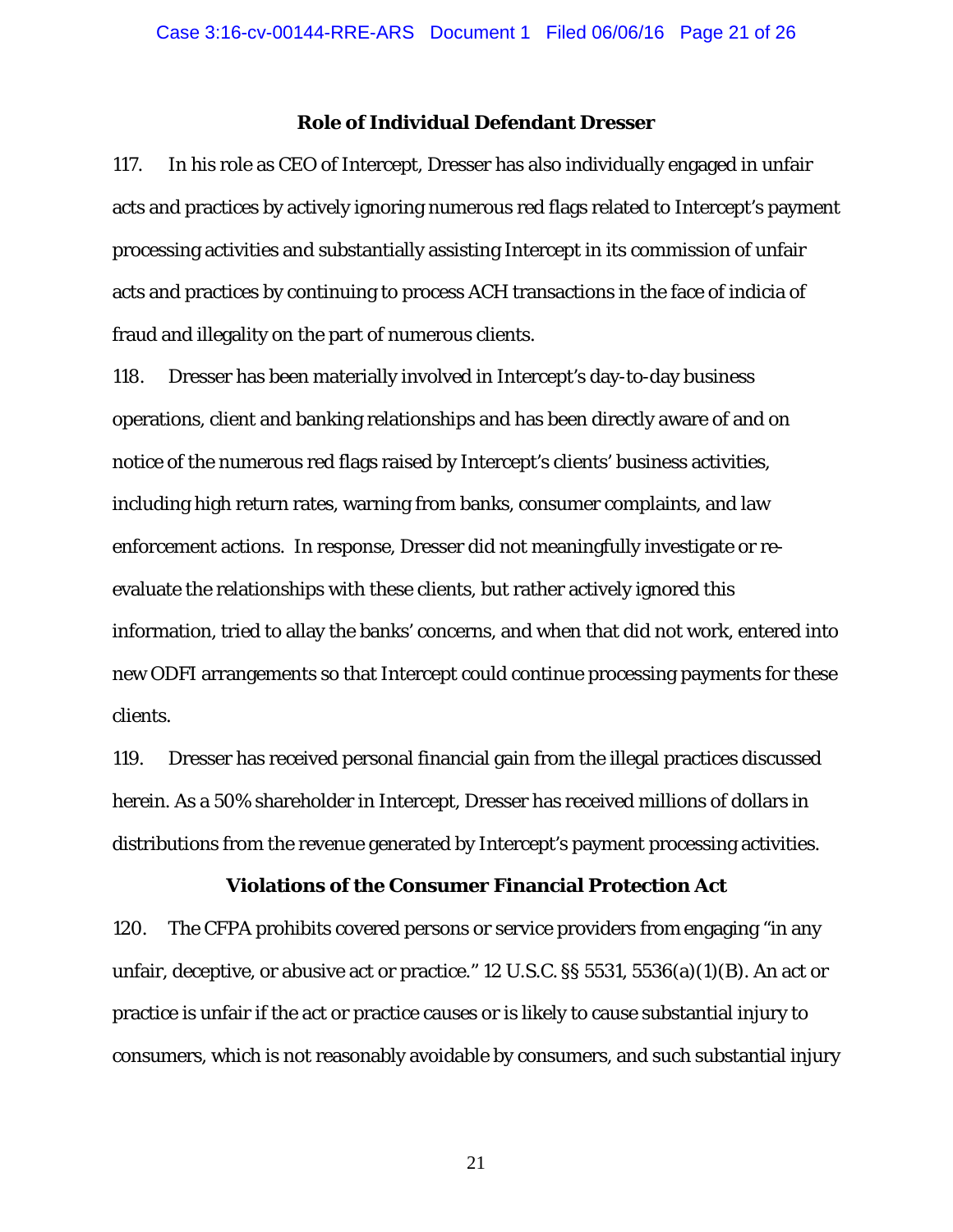### Case 3:16-cv-00144-RRE-ARS Document 1 Filed 06/06/16 Page 22 of 26

is not outweighed by countervailing benefits to consumers or to competition. 12 U.S.C. § 5531(c).

121. Section 1054(a) of the CFPA grants the Bureau authority to commence a civil action against any person who violates a federal consumer financial law. 12 U.S.C. § 5554(a). The CFPA is a federal consumer financial law. 12 U.S.C. § 5481(14).

122. Under the CFPA, a "related person" is deemed to mean a covered person. A related person is:

(i) any director, officer, or employee charged with managerial responsibility for, or controlling shareholder of, or agent for, such covered person; (ii) any shareholder, consultant, joint venture partner, or other person, as determined by the Bureau (by rule or on a case-by-case basis) who materially participates in the conduct of the affairs of such covered person; and (iii) any independent contractor (including any attorney, appraiser, or accountant) who knowingly or recklessly participates in any . . . violation of any provision of law or regulation . . . or breach of a fiduciary duty. 12 U.S.C. § 5481(25).

123. The CFPA defines a "service provider" as "any person that provides a material service to a covered person in connection with the offering or provision by such covered person of a consumer financial product or service." 12 U.S.C. § 5481(26).

124. The CFPA further makes it unlawful for any person to knowingly or recklessly provide substantial assistance to a covered person or service provider engaged in unfair, deceptive, or abusive acts or practices; the provider of substantial assistance is deemed in violation of the law to the same extent as the person to whom such assistance is provided. 12 U.S.C. § 5536(a)(3).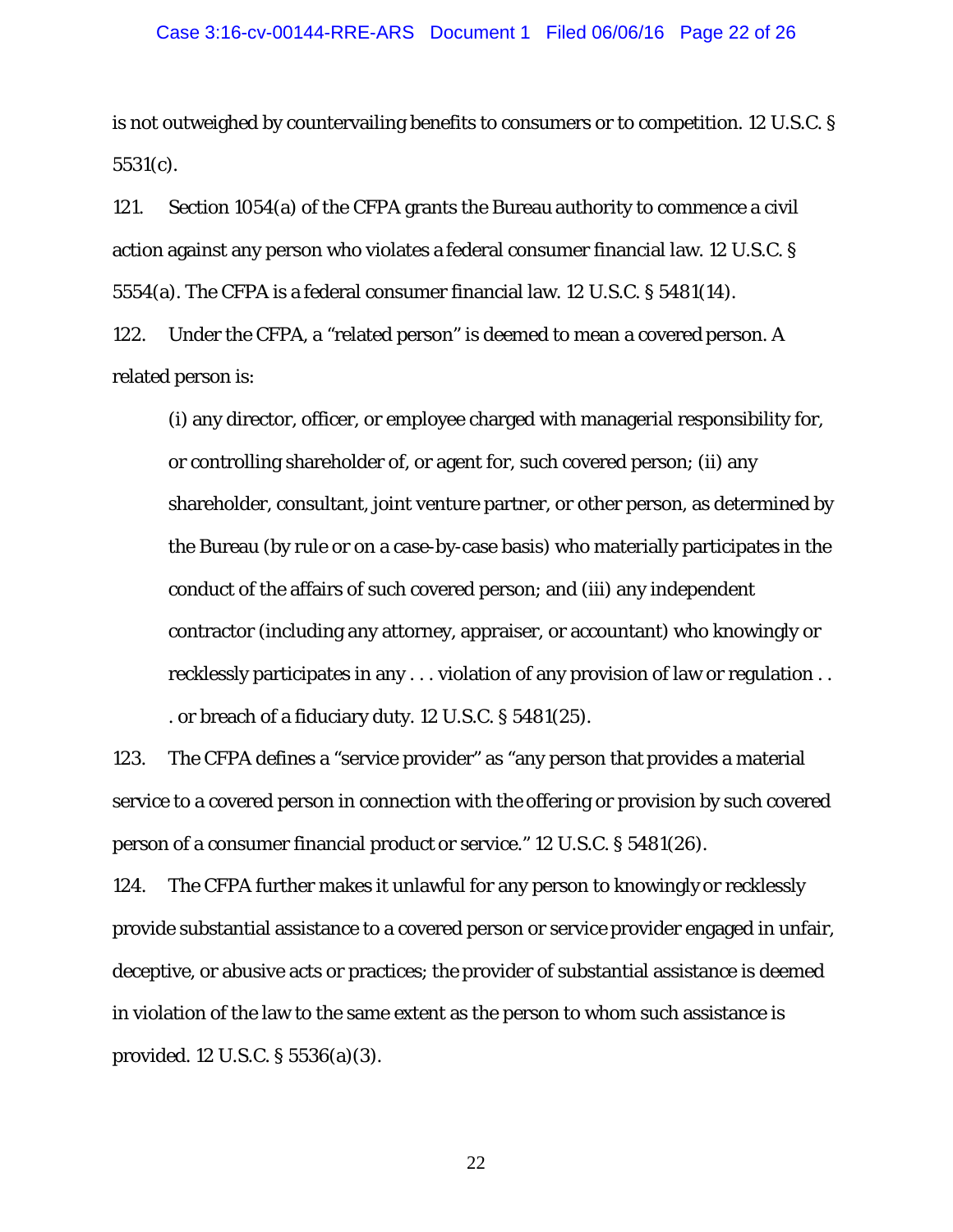125. Defendants are "covered person[s]," "related person[s]," and/or "service provider[s]" within the meaning of the CFPA. 12 U.S.C. § 5481(6), (25), (26).

## **Count I – Unfair Acts and Practices in Violation of the CFPA (Intercept Corporation, Bryan Smith, and Craig Dresser)**

126. The Bureau incorporates by reference the allegations contained in paragraphs 1 through 125 of this Complaint.

127. In numerous instances, Defendants ignored warnings from industry, consumers, and law enforcement that their clients were engaged in illegal or fraudulent activities and failed to conduct reasonable due diligence to detect the unlawful conduct.

128. Defendants' acts and practices in processing transactions to consumers' bank accounts as described above caused, or were likely to cause, substantial injury to consumers that is not reasonably avoidable by consumers and was not outweighed by countervailing benefits to consumers or to competition.

129. Defendants' acts and practices, therefore, constitute unfair acts or practices in violation of the CFPA, 12 U.S.C. § 5531(a) and (c)(1), and 5536(a)(1)(B).

# **Count II – Substantial Assistance in Intercept's Unfair Acts and Practices (Bryan Smith and Craig Dresser)**

130. The Bureau incorporates by reference the allegations contained in paragraphs 1 through 125 of this Complaint.

131. Under the CFPA, it is unlawful for any person to "knowingly or recklessly provide substantial assistance to a covered person or service provider in violation of the provisions of section 1031, or any rule or order issued thereunder." 12 U.S.C. § 5536(a)(3).

132. Defendant Smith and Defendant Dresser have provided substantial assistance to Defendant Intercept's unlawful conduct by establishing, directing, and managing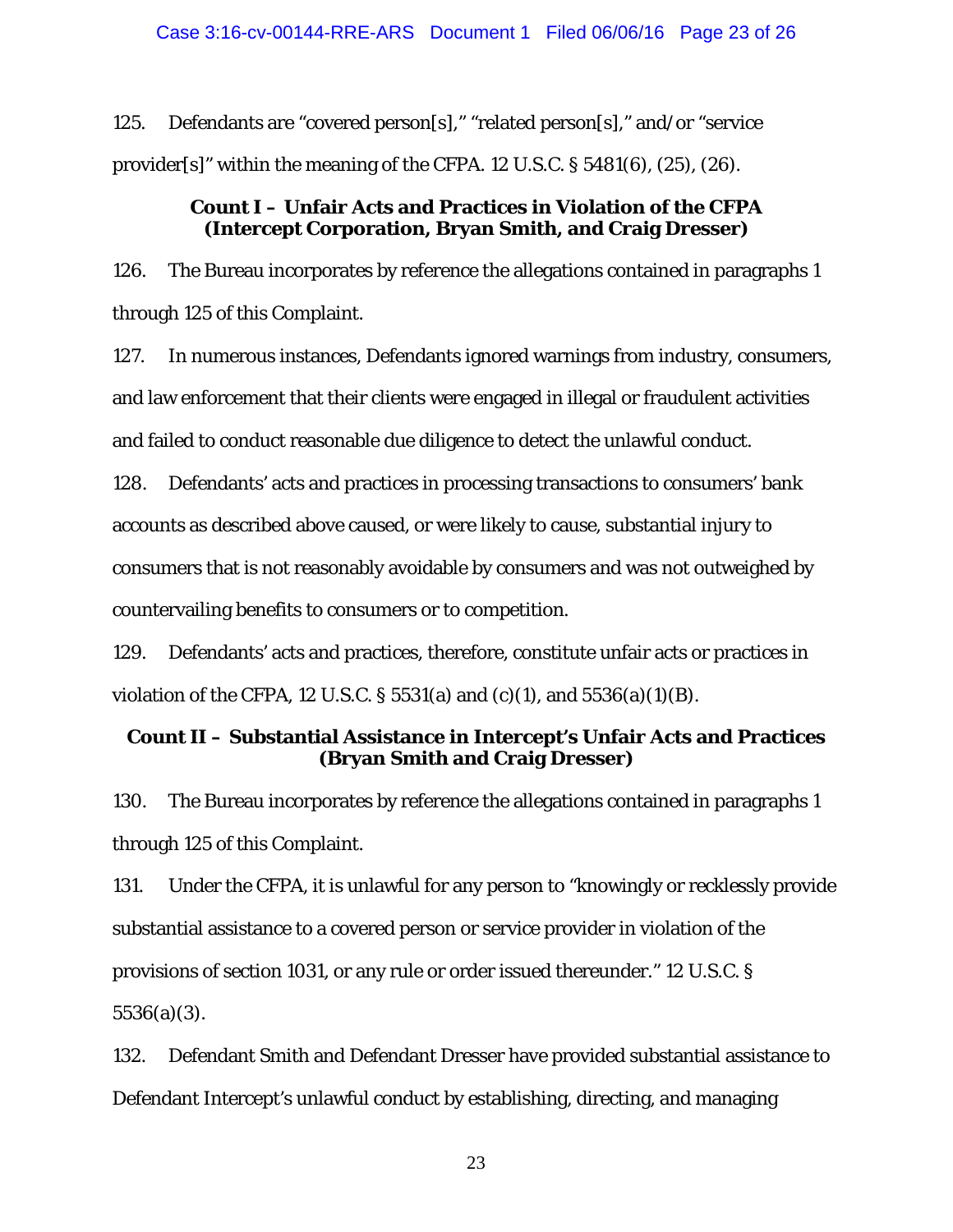#### Case 3:16-cv-00144-RRE-ARS Document 1 Filed 06/06/16 Page 24 of 26

Intercept's operations, including managing client and banking relationships, and exercising substantial control over Intercept's operations on a day-to-day basis. 133. Smith and Dresser knowingly or recklessly have provided this substantial assistance by continuing to maintain relationships with, and process transactions for, clients when they knew about warnings from industry, consumers, and law enforcement that the clients were engaged in fraud or illegal activity, knew about the risk of harm to consumers, or knew facts that made the risk of harm obvious.

134. Therefore, Defendant Defendants Smith and Dresser knowingly or recklessly provided substantial assistance to Intercept, a covered person and service provider engaged in unfair acts and practices, in violation of the CFPA, 12 U.S.C. § 5536(a)(3).

#### **Consumer Harm**

135. Defendants have caused consumers substantial monetary loss by debiting money from consumers' bank accounts on behalf of clients engaged in unlawful practices. 136. In addition to these debits, consumers have also incurred or were likely to incur other costs, such as the costs associated with closing accounts, paying overdraft fees, covering bounced checks, opening new accounts, and ordering new checks.

137. Consumers have suffered and will continue to suffer substantial injury as a result of Defendants' violations of the CFPA. Consumers could not have reasonably avoided this injury.

138. In addition, Defendants have been unjustly enriched as a result of their unlawful acts or practices. Absent injunctive relief by this Court, Defendants are likely to continue to injure consumers, reap unjust enrichment, and harm the public.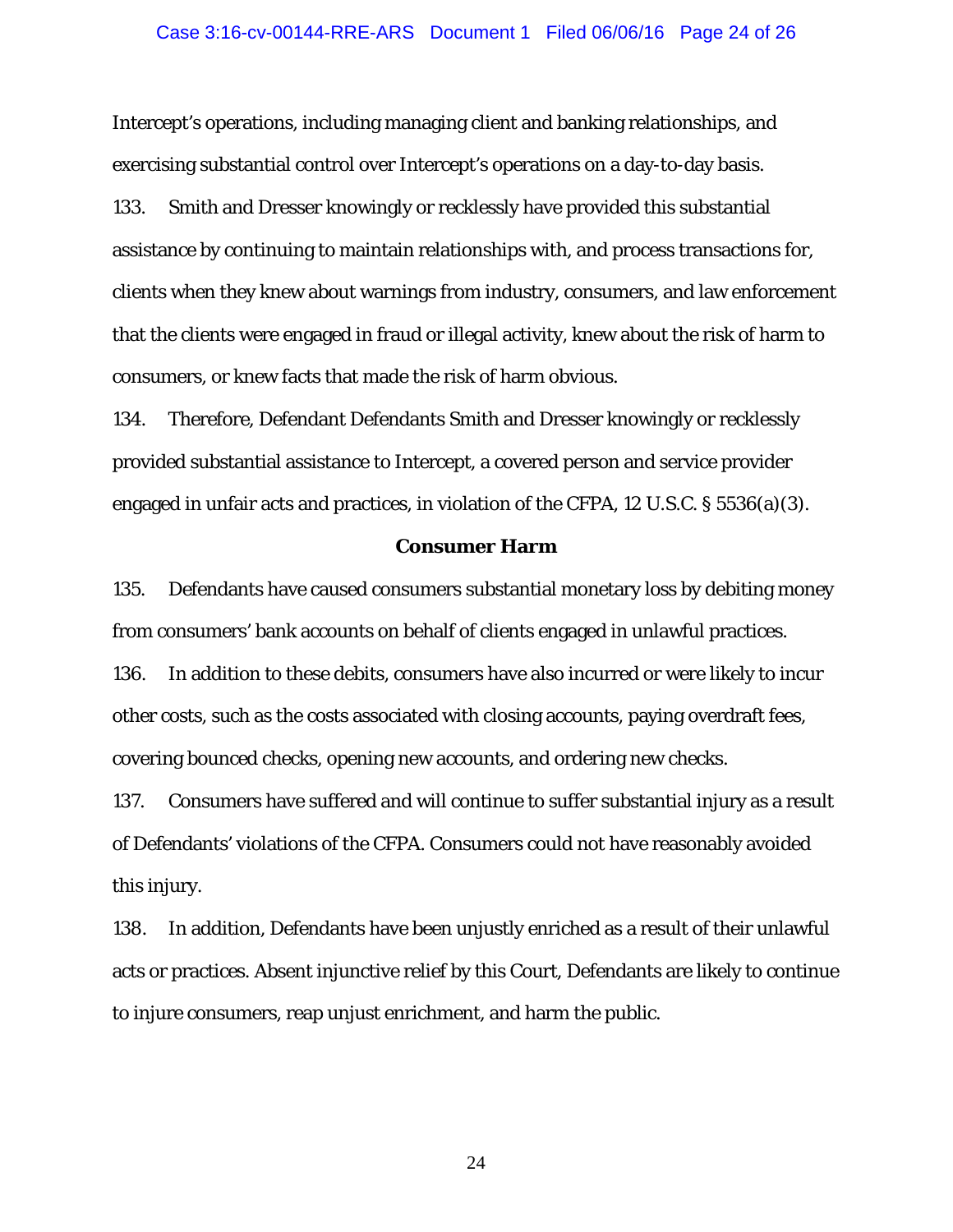### **This Court's Power to Grant Relief**

139. The CFPA empowers this Court to grant any appropriate legal or equitable relief including, without limitation, a permanent or temporary injunction, rescission or reformation of contracts, the refund of moneys paid, restitution, disgorgement or compensation for unjust enrichment, payments of damages or other monetary relief, limits on the activities or functions of Defendants, and civil money penalties. 12 U.S.C. § 5565(a), (c). In addition, the Bureau may recover its costs in connection with the action, if it is the prevailing party. 12 U.S.C. § 5565(b).

## **Prayer for Relief**

The Bureau requests that the Court:

- a. Permanently enjoin Defendants from committing future violations of the CFPA, 12 U.S.C. §§5531 and 5536;
- b. Award such relief as the Court finds necessary to redress injury to consumers resulting from Defendants' violations of the CFPA, including, but not limited to, refund of moneys paid, restitution, disgorgement or compensation for unjust enrichment, and payment of damages;
- c. Grant such other injunctive relief as appropriate;
- d. Impose civil money penalties against the Defendants;
- e. Order Defendants to pay Plaintiff's costs and fees incurred in connection with prosecuting this action; and